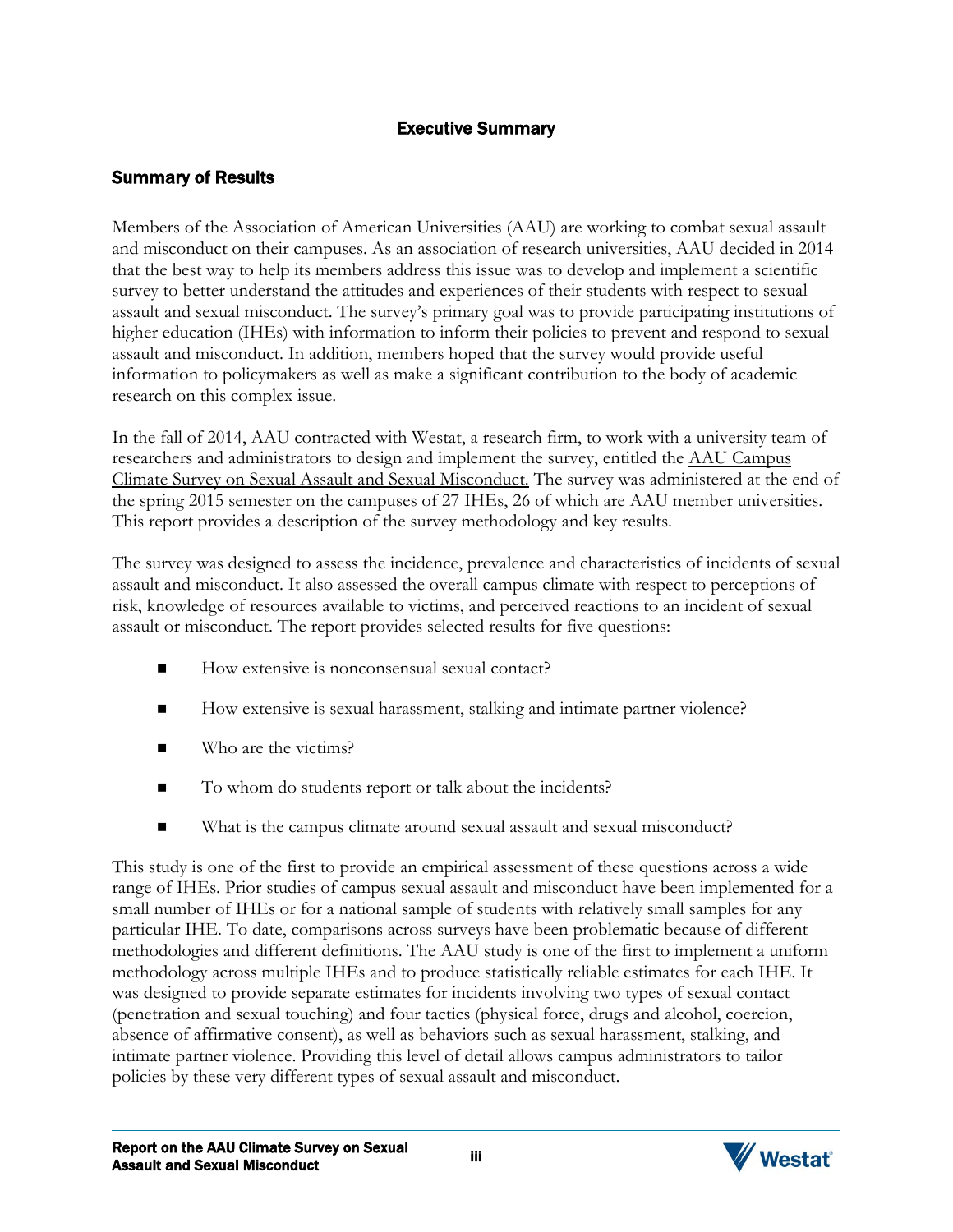Highlights of the results include:

- The percentage of students who report nonconsensual sexual contact varies greatly by the type of sexual contact (penetration or sexual touching) and whether or not it involves physical force, alcohol or drugs, coercion, or absence of affirmative consent.
- The profiles of each IHE are quite different. There is wide variation across IHEs:
	- for most types of sexual assault and misconduct measured on this survey.
	- for various campus climate measures, such as opinions about how problematic it is at the school and how students and university officials might react to an incident.
- The average rates of nonconsensual sexual contact by physical force or incapacitation across all 27 IHEs are as high or slightly higher than those revealed in prior surveys.
- Rates of sexual assault and misconduct are highest among undergraduate females and those identifying as transgender, genderqueer, non-conforming, questioning, and as something not listed on the survey (TGQN).
- The risk of the most serious types of nonconsensual sexual contact, due to physical force or incapacitation, decline from freshman to senior year. This decline is not as evident for other types of nonconsensual sexual contact
- Nonconsensual sexual contact involving drugs and alcohol constitute a significant percentage of the incidents.
- A relatively small percentage (e.g.,  $28%$  or less) of even the most serious incidents are reported to an organization or agency (e.g., Title IX office; law enforcement)
- $\blacksquare$  More than 50 percent of the victims of even the most serious incidents (e.g., forced penetration) say they do not report the event because they do not consider it "serious enough."
- A significant percentage of students say they did not report because they were "…embarrassed, ashamed or that it would be too emotionally difficult" or "...did not think anything would be done about it."
- Significantly more than half of the victims of nonconsensual sexual contact who reported the incident to an agency or organization said their experience with the agency or organization was very good or excellent along several criteria.
- When asked what might happen when a student reports an incident of sexual assault or misconduct to a university official, about half say that it is very or extremely likely that the university will conduct a fair investigation. The percentage is lower for those groups that are most likely to report victimization (i.e., females and those identifying as TGQN). Similar percentages are evident for opinions about other types of reactions by

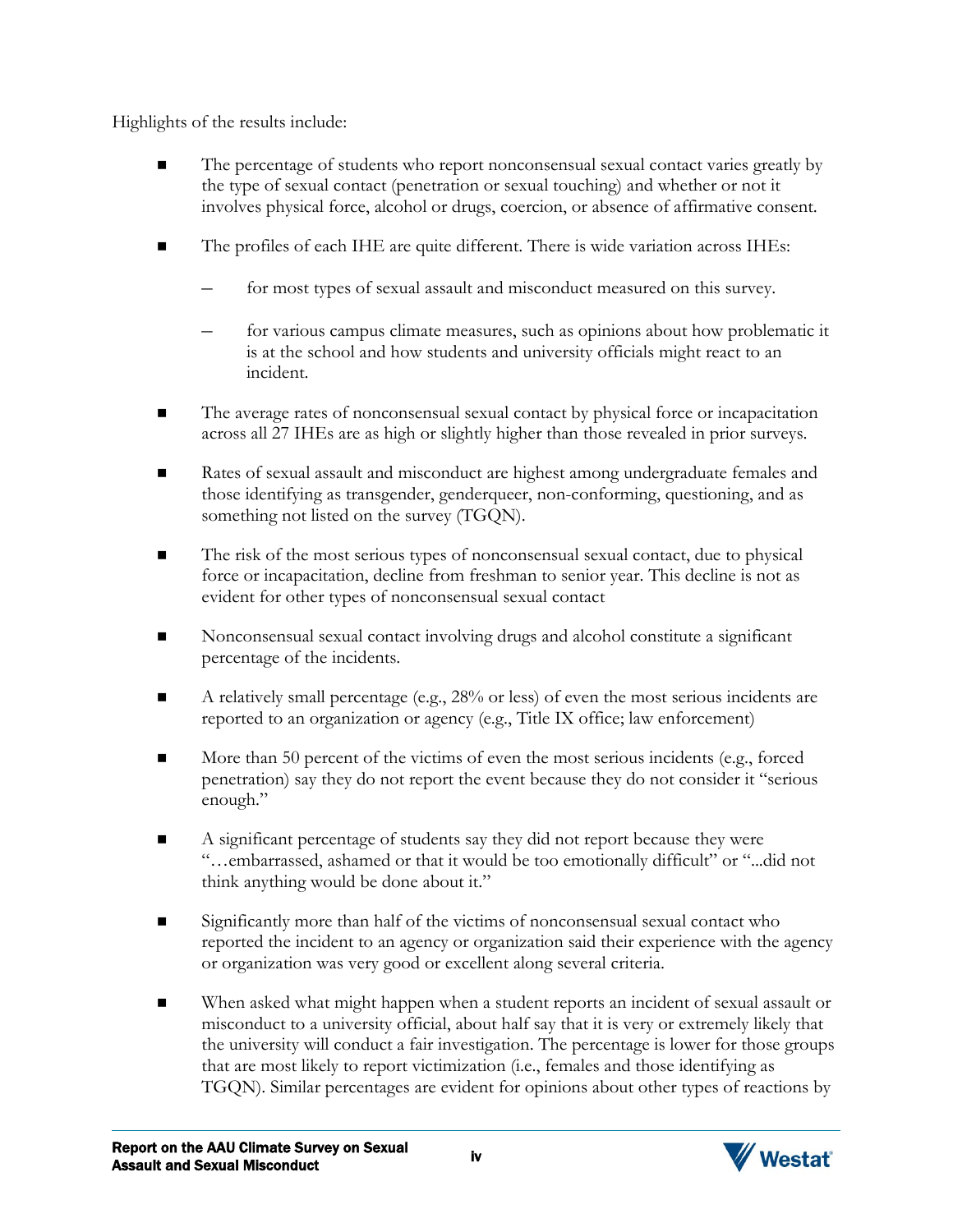the university (e.g., officials would take the report seriously; protect the safety of the student; take action against the offender).

- A relatively small percentage of students believe it is very or extremely likely they will experience sexual assault or misconduct. A larger percentage of students believe that sexual assault and misconduct is very or extremely problematic for the IHE.
- A little less than half of the students have witnessed a drunk person heading for a sexual encounter. Among those who reported being a witness, most did not try to intervene.
- About a quarter of the students generally believe they are knowledgeable about the resources available related to sexual assault and misconduct.

As noted above, the study found a wide range of variation across the 27 IHEs in the rates of sexual assault and misconduct, as well as the climate measures. However, the analyses did not find a clear explanation for why there is such wide variation. Some university characteristics, such as size, were correlated with certain outcomes. But the correlation was not particularly strong.

An analysis of the possibility the estimates were affected by non-response bias found that certain types of estimates may be too high because non-victims may have been less likely to participate. This might have contributed to some of the differences observed between schools, although indications are that this was not a large effect.

The wide variation across IHEs puts in stark perspective prior discussions of single-IHE rates as representing a "standard" against which to compare results. For example, many news stories are focused on figures like "1 in 5" in reporting victimization. As the researchers who generated this number have repeatedly said, the 1 in 5 number is for a few IHEs and is not representative of anything outside of this frame. The wide variation of rates across IHEs in the present study emphasizes the significance of this caveat.

The remainder of this executive summary provides a more detailed description of the methodology and selected results.

# What Types of Sexual Assault and Misconduct Are Covered on the Survey?

The survey defined sexual assault and misconduct with two types of victimization. One type focused on nonconsensual sexual contact involving two behaviors: sexual penetration and sexual touching. Respondents were asked whether one or more of these contacts occurred as a result of four tactics: (1) physical force or threat of physical force, (2) being incapacitated because of drugs, alcohol or being unconscious, asleep or passed out, (3) coercive threats of non-physical harm or promised rewards, and (4) failure to obtain affirmative consent. The first two tactics generally meet legal definitions of rape (penetration) and sexual battery (sexual touching). The other two tactics are violations of student codes of conduct. The second type of victimization focused on sexual harassment, stalking, and intimate partner violence (IPV). The definitions of these different tactics are provided below when data are presented on their prevalence.

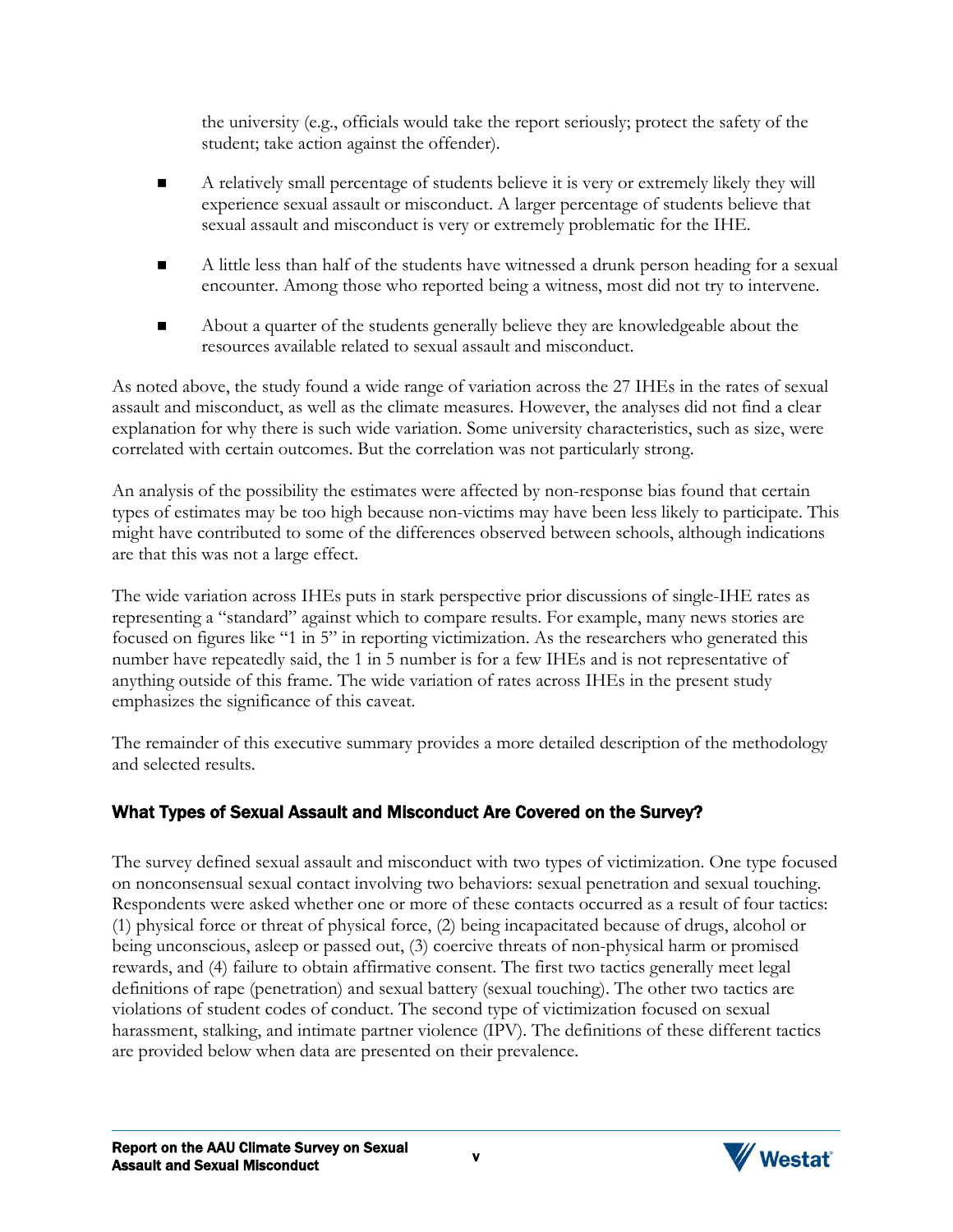## Methodology

The survey was developed by a group of researchers, program administrators, and methodologists from the participating IHEs and the Westat team. The design team started with the survey instrument developed by the White House Task Force to Protect Students from Sexual Assault and adapted the design around the informational needs of the participating IHEs. When asking about sexual assault and sexual misconduct, the questions used descriptions of specific types of behaviors and tactics that constitute sexual assault and misconduct. Words such as "rape" and "assault" were specifically avoided so that respondents would use a set of uniform definitions when reporting on the types of events that were of interest.

Over the 4-month period between November 2014 and February 2015, the survey team met once a week, sometimes twice a week, to make decisions on the content and format of the questions. During this process, more than 700 comments from participating IHEs were reviewed, two rounds of cognitive interviews were conducted, and pilot administrations was conducted at four participating IHEs.

A copy of the questionnaire, with the sources of the questions, can be found in Appendix 5. For each section below, the wording and questionnaire items are provided to the reader. The full report provides a more detailed description of the rationale for the items on the survey.

All but one of the 27 schools launched the Campus Climate Survey on Sexual Assault and Sexual Misconduct over a 3-week period from April 1 to 17. One school launched on May 1. Most schools observed a 3-week field period, with three e-mail requests sent out asking for student participation. For 26 of the 27 schools, all enrolled undergraduates, graduate, and professional students 18 years and older were asked to participate. The sample size was 779,170. To encourage participation, students were offered a variety of incentives. In 18 schools, students were either entered into a drawing or offered a \$5 incentive to complete the survey. Other schools a variation on this basic design. Others offered an incentive to all students, while a few offered no incentive.

The survey had a response rate of 19.3 percent, with a total of 150,072 students participating. Graduate/professional students responded at a higher rate than undergraduates (23.2% for graduate/professional and 17.4% for undergraduates). Females (22.9%) responded at a higher rate than males (15.6%). To generate estimates for the student population, the data were weighted to adjust for this differential non-response. Response rates across the IHEs (Figure E-1) ranged from a low of seven percent to a high of 53 percent.

The overall response rate of 19.3 percent is lower than several other surveys on sexual assault and misconduct. Other surveys that are cited in this report have rates that range from 30 percent to 86 percent. The response rate is only an indirect indicator of data quality.<sup>[1](#page-3-0)</sup> A low response rate does not necessarily mean the survey estimates are biased in a particular direction. The report provides the results of three different assessments of non-response bias. Two of these three analyses provide



<span id="page-3-0"></span><sup>1</sup> Groves, R. M., & Peytcheva, E. (2008). The Impact of Nonresponse Rates on Nonresponse Bias: A Meta-Analysis. *Public Opinion Quarterly*, 72(2), 167-189.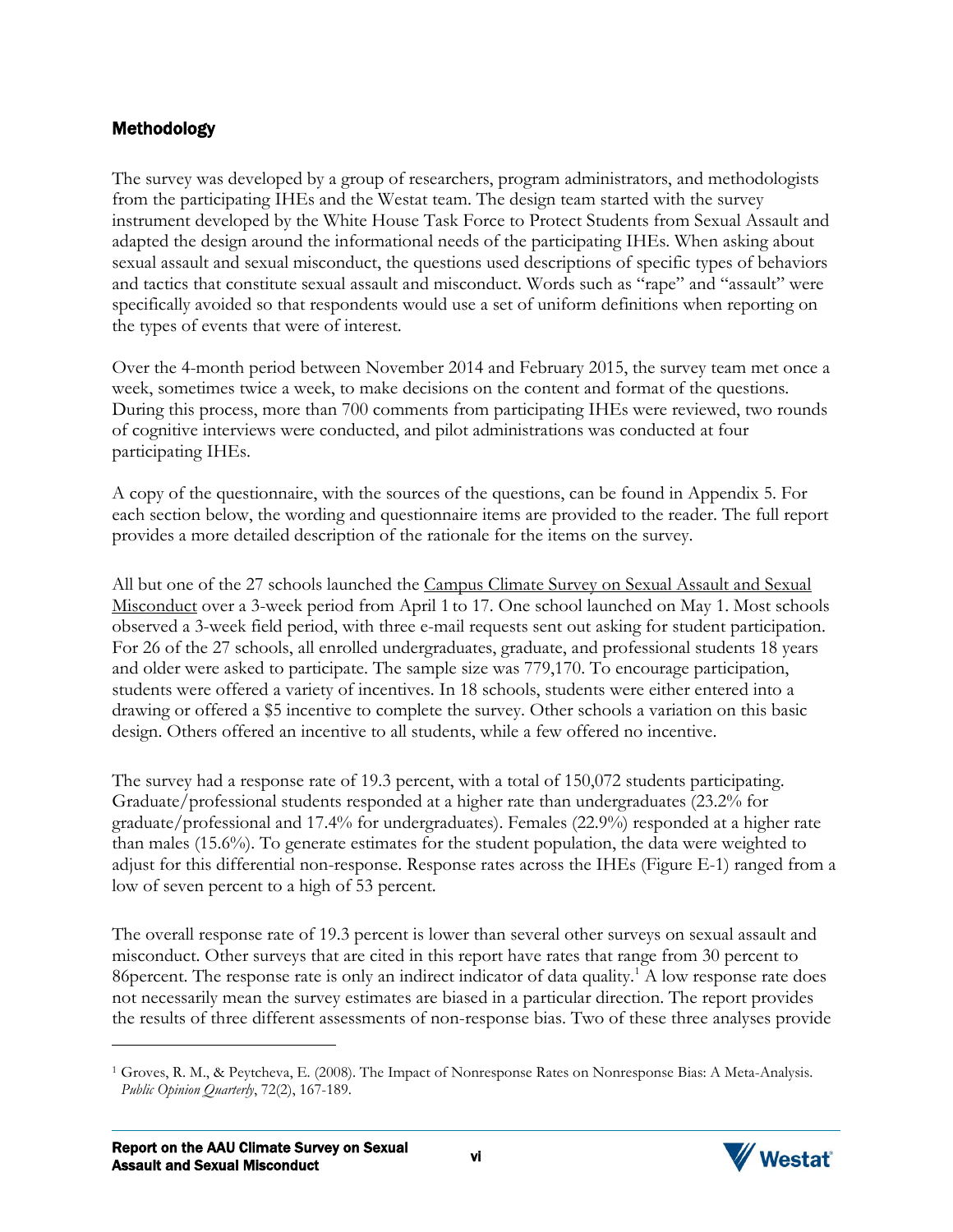evidence that non-responders tended to be less likely to report victimization. This implies that the survey estimates related to victimization and selected attitude items may be biased upwards (i.e., somewhat too high).

Data are primarily reported by gender and enrollment status. To measure gender identification, respondents were asked to identify themselves into one of eight categories.<sup>[2](#page-4-0)</sup> Using responses to this question, students were classified into one of four groups: (1) female, (2) male, (3) transgender, genderqueer or nonconforming, questioning or not listed (TGQN), and (4) decline to state. Groups were collapsed into TGQN to maintain adequate sample size for generating estimates. Enrollment status was divided into two groups: (1) undergraduate and (2) graduate/professional.



Figure E-1. Distribution of response rate for the 27 IHEs participating on the AAU survey

Prior surveys have shown that those identifying as TGQN experience higher risk of sexual assault and sexual misconduct. However, very few campus surveys have produced statistically reliable estimates for those who identify as TGQN because they constitute a very small percentage of the campus population. For the AAU survey, approximately 1.5 percent of the students selected a nonmale/non-female category. While this is a small percentage, the large number of responses to the AAU survey permits estimating rates for this group with adequate statistical precision.



<span id="page-4-0"></span><sup>2</sup> These eight categories are: male, female, transgender male, transgender female, genderqueer or non-conforming gender, questioning, not listed and "decline to state."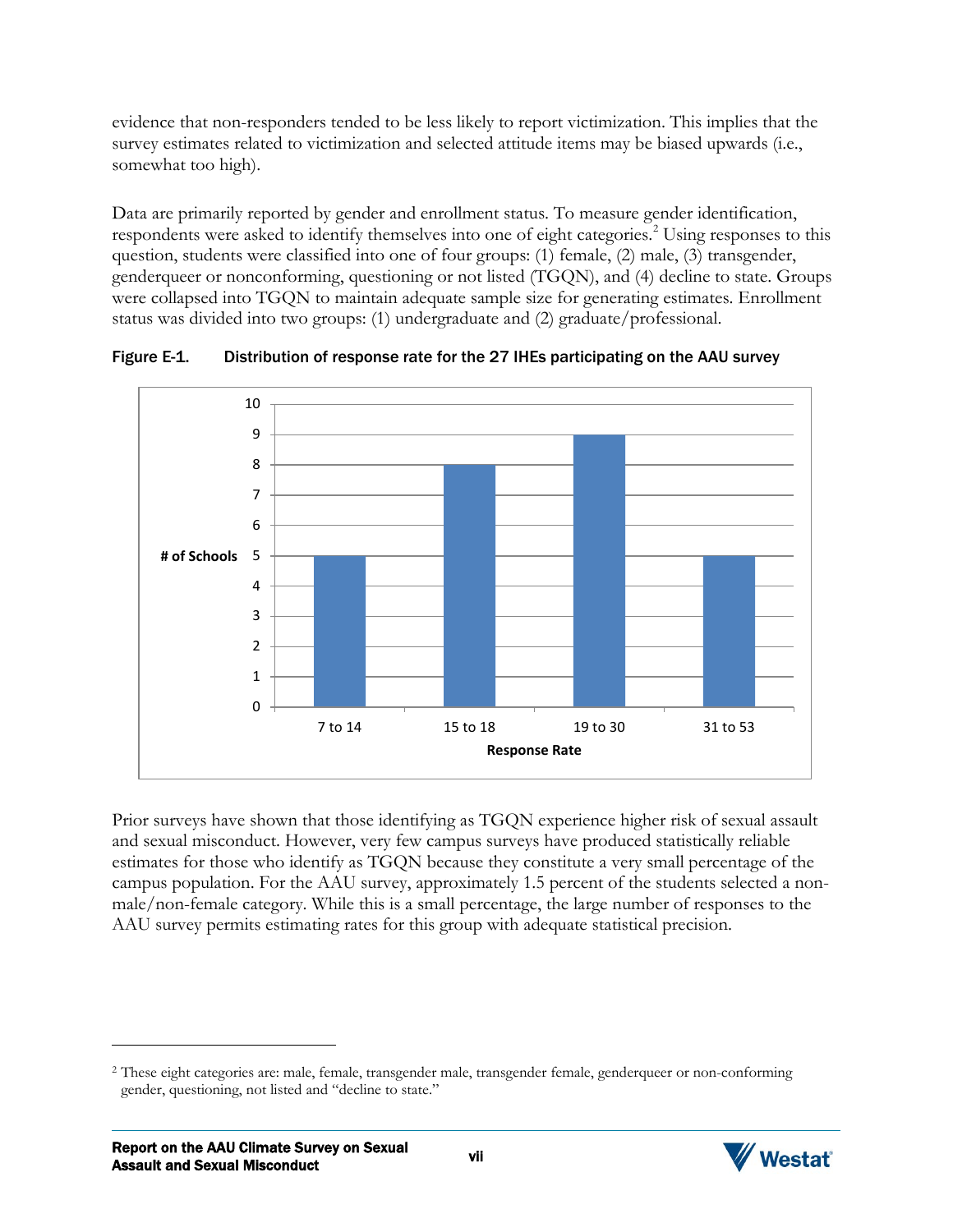## How Extensive is Nonconsensual Sexual Contact?

The four different types of nonconsensual sexual contact included in the AAU survey reflect the different definitions that are used by IHEs, as well as what has been used in previous published studies on campus sexual assault and sexual misconduct. The AAU survey was designed to estimate sexual assault and sexual misconduct using various definitions to allow shaping of IHE policy according to the type of behavior and tactic.

### **Nonconsensual Sexual Contact by Physical Force, Threats of Physical Force or**

**Incapacitation.** Students were asked about nonconsensual sexual contact that was the result of physical force, threats of physical force or incapacitation. This combination of tactics and behaviors generally meets legal definitions of rape (penetration) and sexual battery (sexual touching). The definitions provided to the respondent for the behaviors included (see items G1 through G5 on the survey):

- **Penetration:** 
	- when one person puts a penis, finger, or object inside someone else's vagina or anus
	- when someone's mouth or tongue makes contact with someone else's genitals
- Sexual Touching:
	- kissing
	- touching someone's breast, chest, crotch, groin, or buttocks
	- grabbing, groping or rubbing against the other in a sexual way, even if the touching is over the other's clothes

Physical force was defined on the survey as incidents when someone was:

"…. holding you down with his or her body weight, pinning your arms, hitting or kicking you, or using or threatening to use a weapon against you."

Incapacitation was defined on the survey as a student being:

"….unable to consent or stop what was happening because you were passed out, asleep or incapacitated due to drugs or alcohol"

Overall, 11.7 percent of students across the 27 universities reported experiencing nonconsensual penetration or sexual touching by force or incapacitation since enrolling at the IHE. This overall rate masks large differences by gender and enrollment status (Figure E-2). Females and students identifying as TGQN have significantly higher rates of this type of victimization than males and

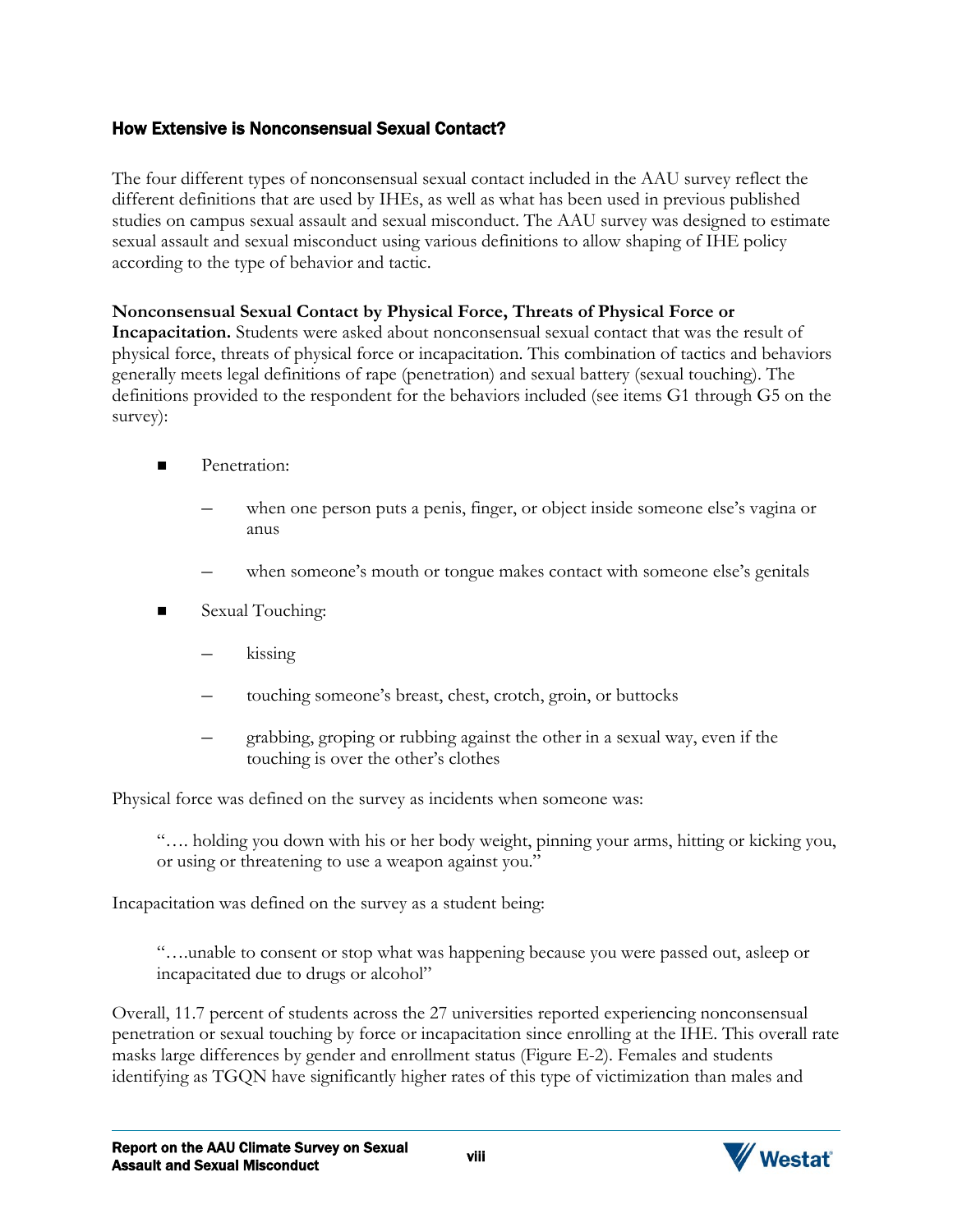those declining to provide a gender identity. Undergraduates also have much higher rates than graduate/professional students.

Acts involving penetration by force or incapacitation are considered the most serious types of sexual assault and misconduct. Those identifying as TGQN had the highest rates (12.4% for undergraduates, followed by undergraduate females (10.8%) And TGQN graduate/professional students (8.3%). The rates for males and other graduate/professional students are much lower. For example, 3.9 percent of graduate/professional females were victims of penetration from physical force or incapacitation.

One of the more important risk factors for nonconsensual sexual contact is the use of alcohol and drugs. Among undergraduate females, about as many individuals reported penetration by incapacitation (5.4%) as by physical force (5.7%). For sexual touching, a larger percentage of the undergraduate females reported being physically forced when compared to being incapacitated (12.8% vs. 6.6%). There are small percentages that report that both force and incapacitation occurred (e.g., 1.7% of undergraduate females).



### Figure E-2. Percent reporting sexual contact involving physical force or incapacitation since enrolling in the college

Another factor that might affect risk is the class year. Students who are relatively new to school may experience higher risk because they are not as familiar with situations that may lead to an incident of sexual assault or misconduct. Examination of the rates for the current academic year show this pattern holds for undergraduate females. Among freshmen, 16.9 percent of females reported sexual contact by physical force or incapacitation. This percentage steadily declines by year in school to a low of 11.1 percent for seniors.

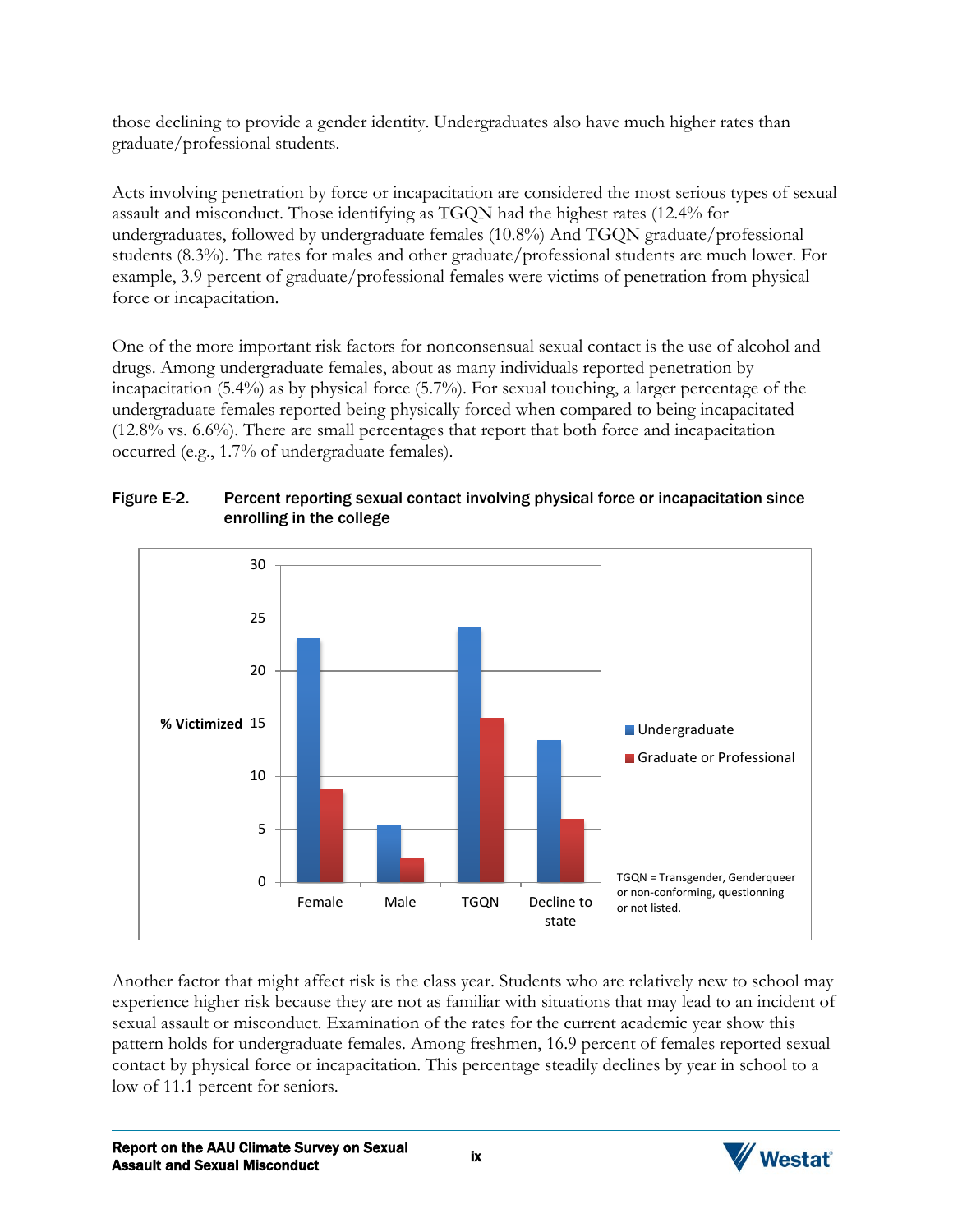Across the 27 IHEs (Figure E-3), the rates range from 13 percent to 30 percent. There are small but statistically significant differences between different types of IHEs. For undergraduates, for example, private universities had a higher rate (25.3%) when compared to public universities (22.8%). This pattern is not uniform for other types of students. For example, graduate/professional students in public universities have higher prevalence compared to private schools. Figure E-4 illustrates this for those identifying as TGQN. For TGQN undergraduates, private IHEs have higher rates, while for graduate/professional students public universities have a higher rate.



#### Figure E-3. Distribution of the percent of undergraduate females reporting nonconsensual sexual contact involving force or incapacitation since entering the IHE

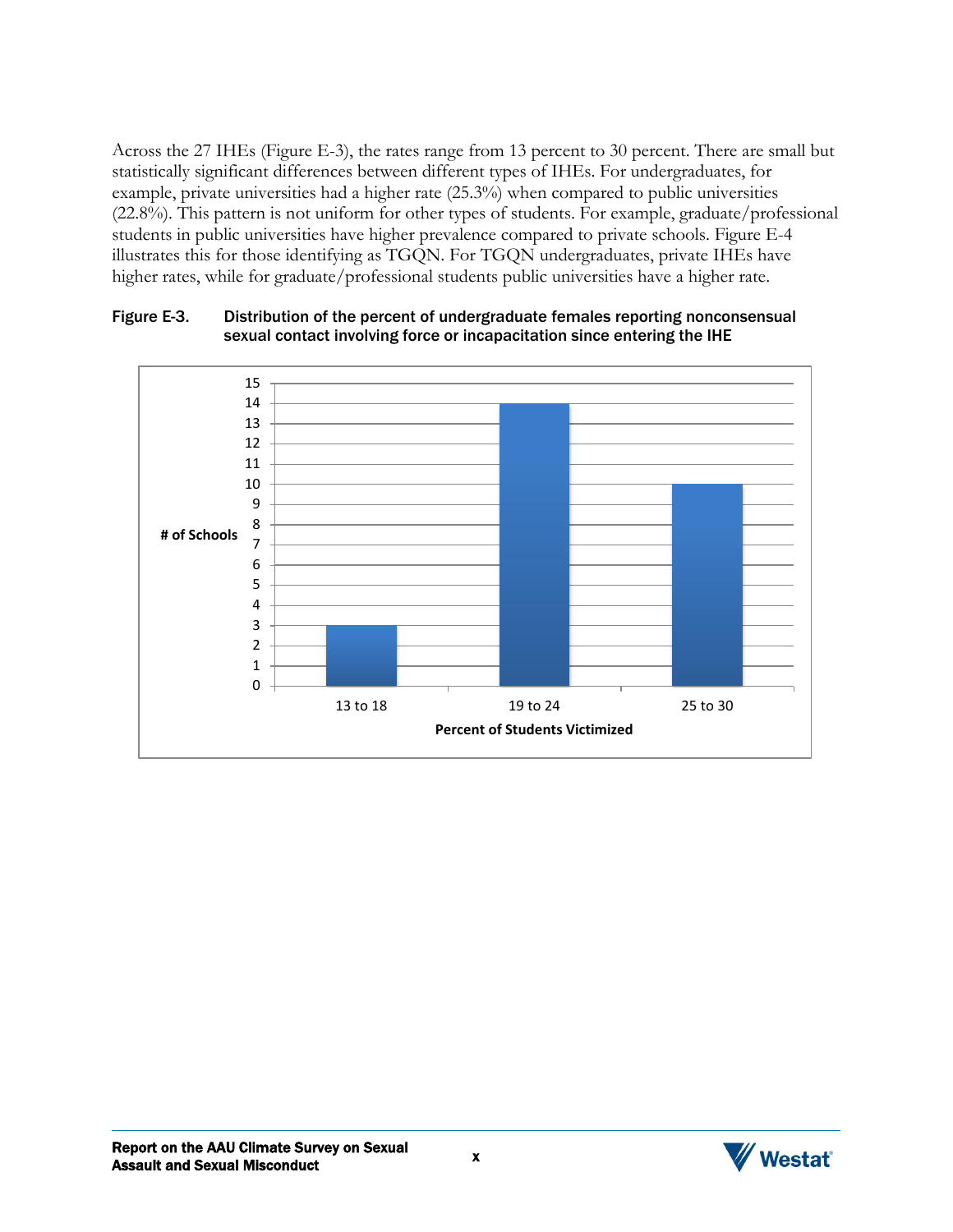### Figure E-4. Percent identifying as TGQN\* reporting sexual contact involving physical force or incapacitation since enrolled in the IHE by type of school and enrollment status



\* TGQN = Transgender, Genderqueer or non-conforming, Questioning, Not Listed

**Nonconsensual Sexual Contact by Coercion.** Coercion is defined as involving threats of serious non-physical harm or promising rewards. This was defined for respondents on the survey as (see questionnaire items G6 and G7):

…threatening serious non-physical harm or promising rewards such that you felt you must comply? Examples include:

- threatening to give you bad grades or cause trouble for you at work
- **Paramelle** promising good grades or a promotion at work
- **threatening to share damaging information about you with your family, friends or** authority figures
- threatening to post damaging information about you online

For the time period since students entered their respective IHEs, nonconsensual contact involving coercion was reported by less than 1 percent of the students. Females and males were about as likely to report this type of tactic (0.4% for females; 0.3% for males). Those identifying as TGQN were the most likely to report this type of tactic (1.6%). There are no significant differences between undergraduates and graduate/professional students.

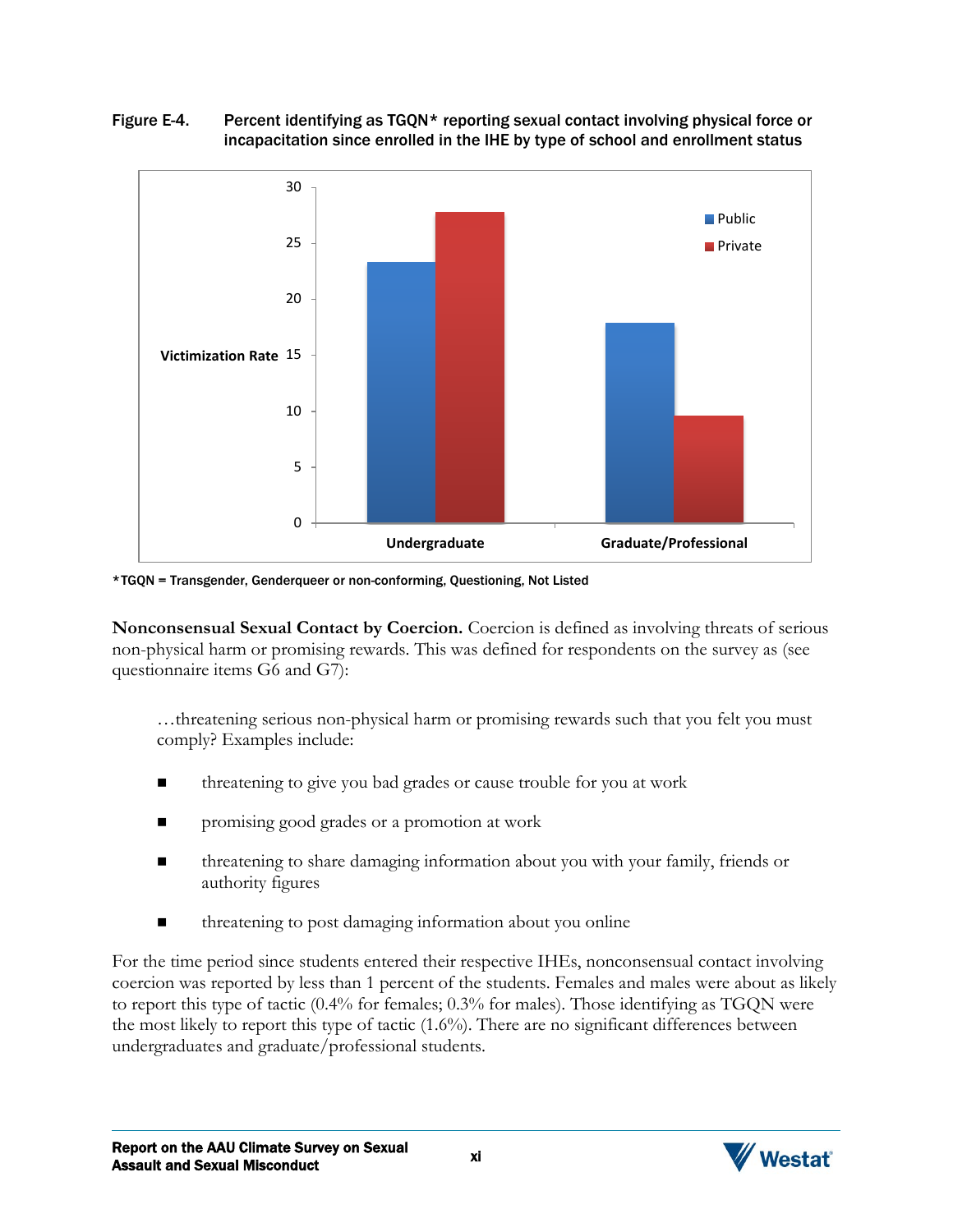These rates are lower than reported in other studies. One possible reason is the AAU survey concentrated on threats of punishment or promise of rewards, where other surveys have included tactics such as verbal pressure that may not be considered threats (e.g., pestering or verbal pressure).

**Nonconsensual Sexual Contact by Absence of Affirmative Consent.** The survey captured emerging student codes of conduct which make it a violation if both partners in a sexual encounter do not explicitly consent. To develop the questions, affirmative consent policies from institutions in AAU and the Consortium on Financing Higher Education (COFHE) were reviewed. To our knowledge, this is one of the first surveys to measure this type of tactic.

The question on absence of affirmative consent (AAC) was introduced with the following definition (see questionnaire items G8 and G9):

Since you have been a student at [University], has someone had contact with you involving penetration or oral sex without your active, ongoing voluntary agreement? Examples include someone:

- initiating sexual activity despite your refusal
- **ignoring your cues to stop or slow down**
- went ahead without checking in or while you were still deciding
- otherwise failed to obtain your consent

Females and those identifying as TGQN were the most likely to be victimized by this type of tactic. For example since enrolling at the IHE, 11.4 percent of undergraduate females and 14.8 percent of undergraduates who identify as TGQN were victimized by this tactic compared to 2.4 percent of males.

There is a wide range of rates across the 27 IHEs for this tactic. For undergraduate females, it ranges from a low of 5 percent to a high of 21 percent (Figure E-5). Smaller campuses have higher rates than larger campuses and private IHEs had a higher rate when compared to public IHEs.

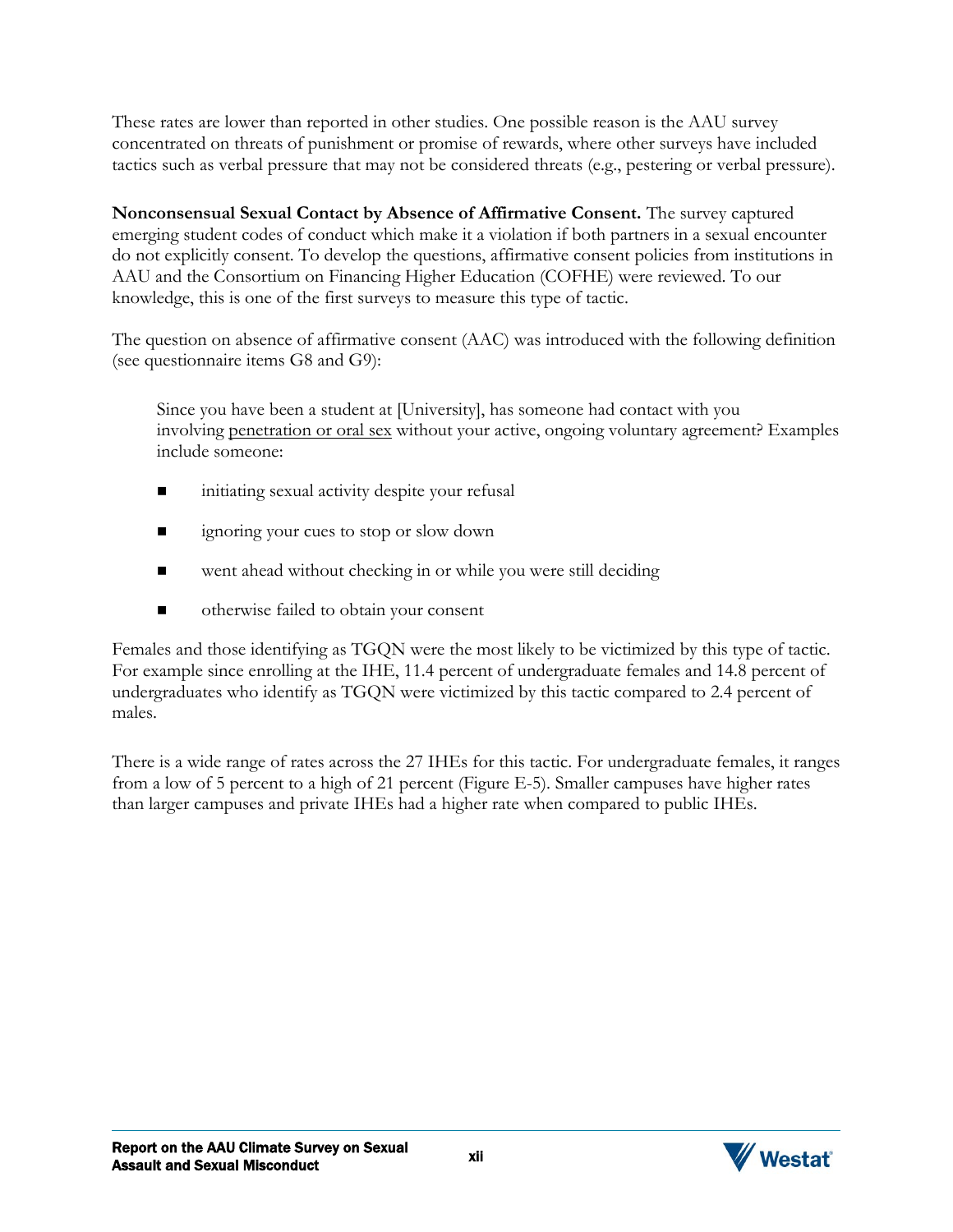Figure E-5. Distribution of the percent of undergraduate females reporting nonconsensual sexual contact involving absence of affirmative consent since entering the school for the 27 IHEs



### **What is the Total Experience with Nonconsensual Sexual Contact?** To assess the overall risk of nonconsensual sexual contact, prevalence measures were estimated that combine the two behaviors that constitute sexual contact (penetration and sexual touching) and the four tactics discussed above (physical or threat of physical force; incapacitation; coercion; AAC).

With a few exceptions, the estimates provided to this point have been for all students for the time period since entering the IHE. This mixes students who have been at the university for different periods of time and, therefore, are at risk of campus sexual assault or misconduct for different periods of time. To largely standardize for the time period, and get an overall picture of the risk for a student's entire stay on the campus, estimates were made for seniors since entering the IHE. This provides the prevalence for the period while attending a 4-year college or university.

According to the AAU survey, 16.5 percent of seniors experienced sexual contact involving penetration or sexual touching as a result of physical force or incapacitation. Senior females (26.1%) and those identifying as TGQN (29.5%) are, by far, the most likely to experience this type of victimization. Senior males are subject to much smaller risk (6.3%). Senior females and those identifying as TGQN reported being a victim of nonconsensual penetration involving physical force or incapacitation 11.3 percent and 12.6 percent, respectively, since first enrolling at the university or college.

The above estimates exclude attempted, but not completed, sexual contact. However, attempted acts are also part of the legal definition of rape and sexual battery. They also have been included in a number of different studies on victimization of college students (Koss, et al., 1987). The AAU

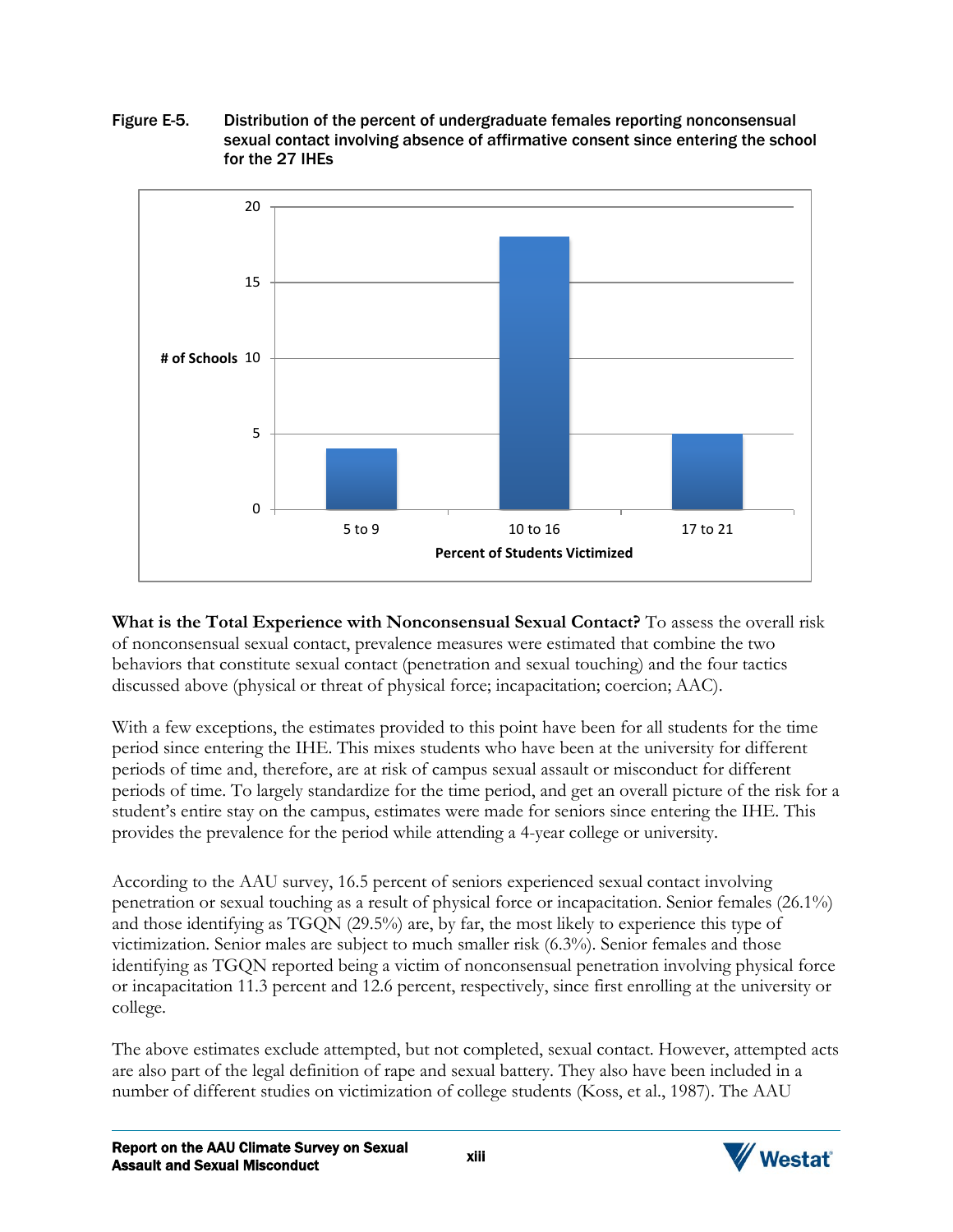survey measured attempts of forcible penetration. If these are also included, the estimates increase by approximately one percentage point (e.g., 27.2% for females and 30.8% for TGQN).

If all four tactics are included in an overall prevalence measure, the AAU survey estimates that 21.2 percent of seniors were victims since first enrolling at the IHE. One-third (33.1%) of senior females and 39.1 percent of seniors identifying as TGQN report being a victim of nonconsensual sexual contact at least once. Approximately half of these were victims of nonconsensual penetration involving one of the four tactics (physical or threat of physical force; incapacitation; coercion; and AAC).

A second important summary measure is the prevalence during the 2014-2015 academic year. This is the most current measure of risk and might be seen as most relevant when developing policies. For the 2014-2015 year, 11 percent of undergraduates were victims of nonconsensual sexual contact involving any of the four tactics. Females and those identifying as TGQN, when compared to males, are most likely to be a victim. A large percentage of these victims experienced acts involving penetration (4.4% of all students; 6.9% of females and 9.0% of TGQN).

**How do the AAU estimates compare with previous surveys of college students?** To better understand the implications of the above results, it is useful to place them within the context of prior surveys on nonconsensual sexual contact. There are many differences in methodology among the different campus climate surveys, including the composition of the sample, the mode of survey administration, the response rate, the definitions of nonconsensual activity, and perhaps most importantly, the wording of the questions. Nonetheless, the detailed questions included on the AAU survey allow selected comparisons.

The College Sexual Assault study (CSA) (Krebs et al., 2007) was conducted with undergraduate students attending two large, public universities in 2005. Like the AAU survey, it was a web survey, though it had a response rate considerably higher than the AAU survey (42% vs. 19%). While the question wording between the two surveys are not identical, they are similar when asking about penetration and sexual touching behaviors and tactics, including physical force and incapacitation.[3](#page-11-0) The CSA study estimated rates using several different definitions that varied by the time period (current year, since enrolled in college) and whether attempted, but not completed, acts were included. Perhaps the most widely cited figure represents the experience of senior females since entering college. For completed nonconsensual sexual contact involving force or incapacitation, this is 19.8 percent of female college seniors ("1 in 5"). This is lower than the estimate from the AAU survey (26.1%). When comparing the estimates for penetration by force and incapacitation the difference is in the opposite direction, with higher rates for CSA than for AAU (11.3% for AAU and 14.3% for CSA). Consequently the main difference between the two estimates is for sexual touching, which make up the remainder of the "1 in 5" figure.

In both cases, the CSA estimates are within the range of estimates across the 27 campuses included in the AAU survey. For example, the range for nonconsensual sexual contact by force or incapacitation for female college seniors is 15 percent to 34 percent.



<span id="page-11-0"></span><sup>3</sup> The AAU survey was based, in part, on the CSA.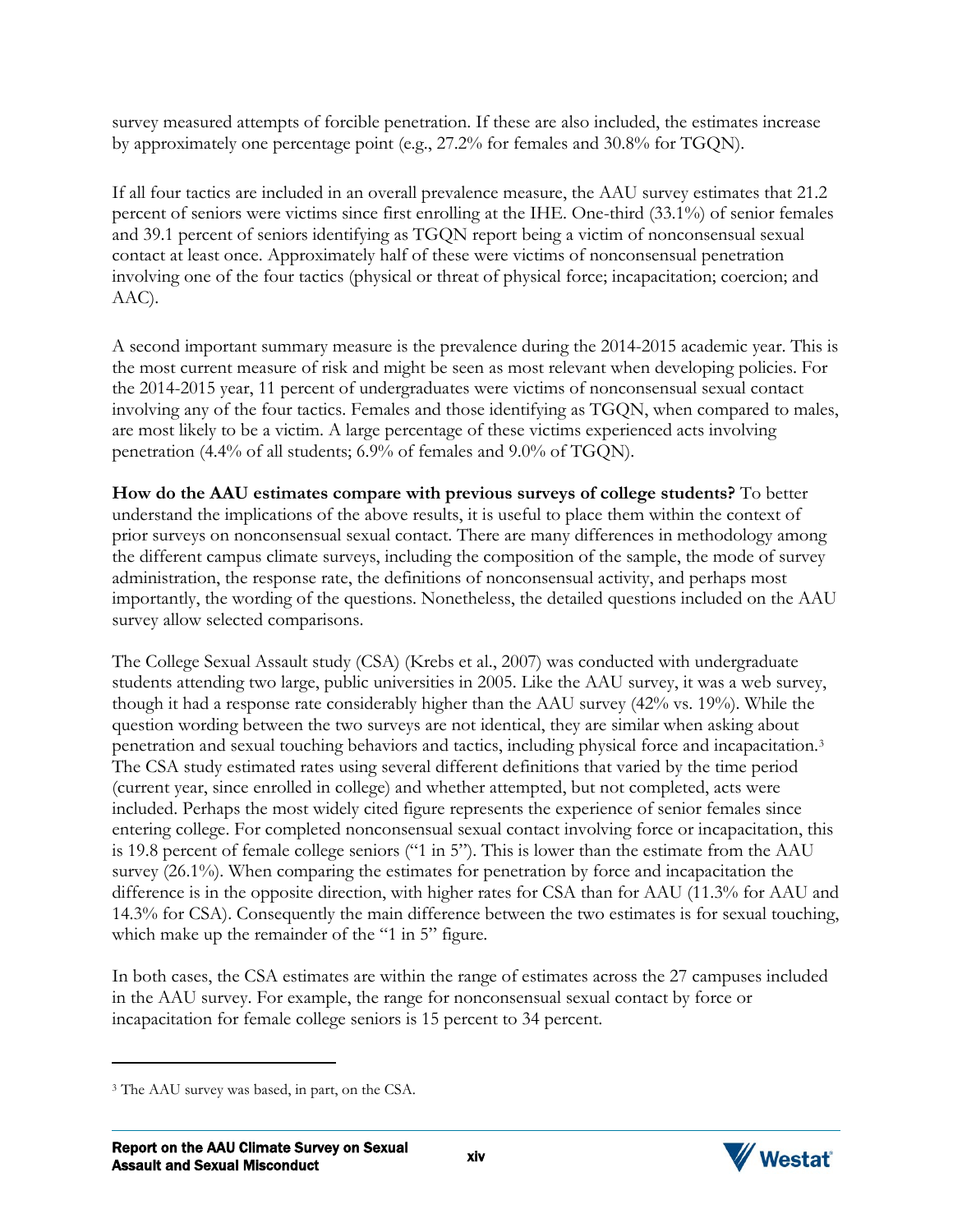The National College Woman's Sexual Violence Survey (NCWSV) (Fisher, et al., 2000) was a national telephone survey of college students, ages 18-24 years old conducted in 1997. The response rate was considerably higher than both the AAU and the CSA studies (86%). The behaviors included attempted acts as well as completed acts and did not screen for acts involving incapacitation. The most comparable estimate to the AAU survey is completed and attempted forced penetration for the current school year. The NCWSV estimate was 2.8 percent. The rate for the AAU survey, once excluding instances of penetration involving incapacitation, is 2.9 percent.

The Massachusetts Institute of Technology (MIT) conducted the Community Attitudes on Sexual Assault (CASA)[4](#page-12-0). This was a web survey with a 35 percent response rate which asked students to report about their experiences since entering the university. The question wording was considerably different from the above studies, using both "labeled experiences" specifically referencing rape and sexual assault, as well as behavior-specific descriptions of unwanted sexual contact. The behaviorspecific questions include the same range of behaviors as AAU. Once asked about specific behaviors, respondents were then asked if any of the behaviors occurred as a result of several different tactics, including physical force or incapacitation. The estimate from the CASA study for the prevalence of sexual contact by force and incapacitation for undergraduate females was 17 percent. The comparable estimate from AAU is 23.1 percent, which is significantly higher. The rates for female graduate/professional students (5.0%) and male graduate/professional students (1%) are also lower than the comparable AAU estimates (8.8% for female graduate/professionals; 2.2% for male graduate/professionals). The rates for undergraduate males are approximately the same (5.0% vs. 5.4%). As with the comparison to the CSA, the MIT estimate also falls within the range of the AAU IHEs.

Overall, these comparisons illustrate that estimates such as "1 in 5" or "1 in 4" as a global rate, across all IHEs is at least oversimplistic, if not misleading. None of the studies which generate estimates for specific IHEs are nationally representative. The above results show that the rates vary greatly across institutions.

# How Extensive is Sexual Harassment, Stalking and Intimate Partner Violence?

Students were asked about their experiences related to three other forms of sexual assault and sexual misconduct: (1) sexual harassment, (2) stalking and (3) intimate partner violence. These were included on the survey not only because they represent a serious form of victimization but also because they are the subject of federal investigations into civil rights violations across many of the IHEs participating in the survey.

**Sexual Harassment.** Sexual harassment was defined as a series of behaviors that interfered with the victim's academic or professional performances, limited the victim's ability to participate in an academic program, or created an intimidating, hostile or offensive social, academic or work environment. This definition is in line with campus policies, as well as those of the Equal Employment Opportunity Commission's definition regarding "hostile environment" and the U.S.



<span id="page-12-0"></span><sup>4</sup> See two releases provided at<http://web.mit.edu/surveys/health/>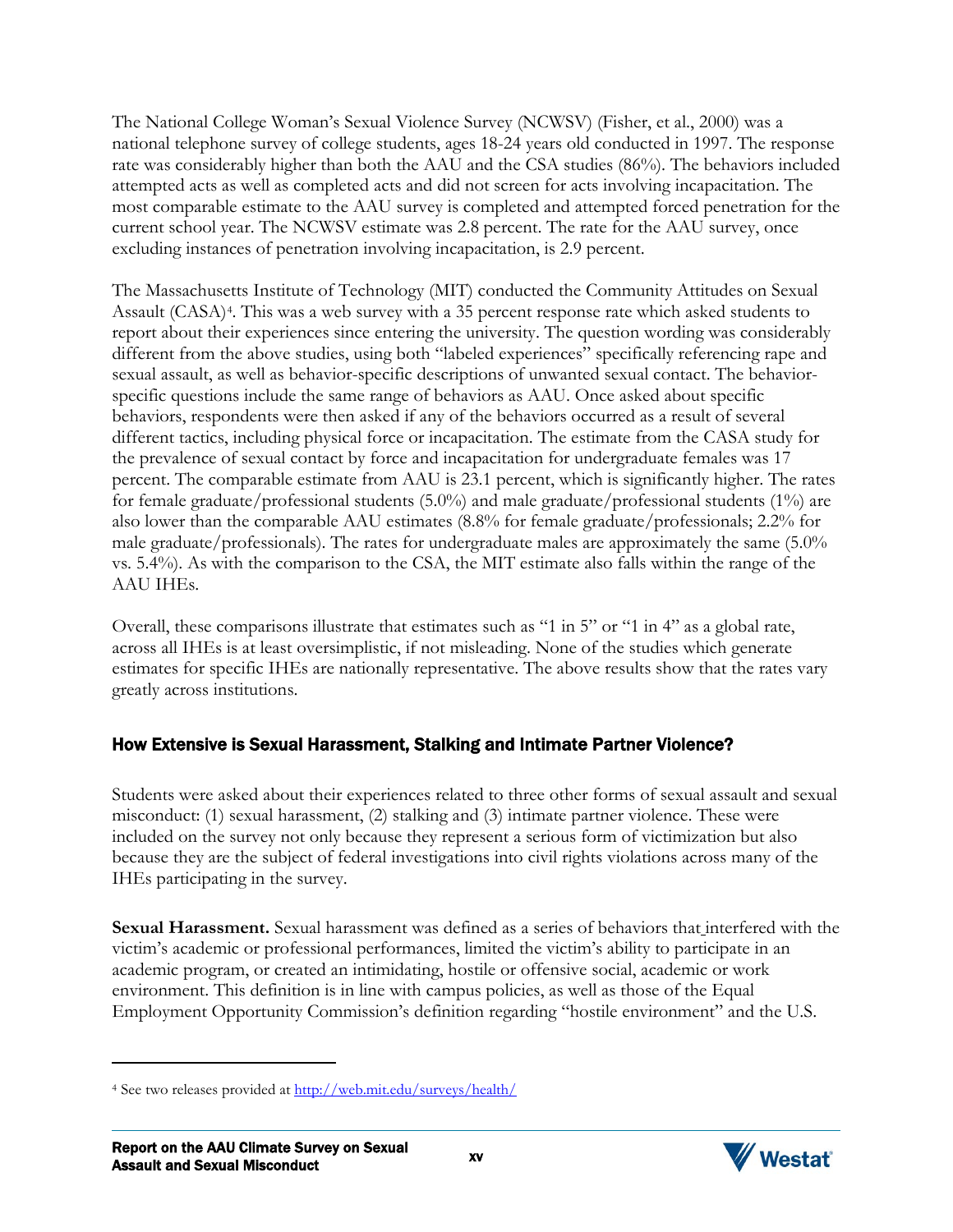Department of Education. To provide this definition to respondents, each question on harassment was prefaced with the following text (see questionnaire items D1 through D5):

"These next questions ask about situations in which a student at [University], or someone employed by or otherwise associated with [University] said or did something that

- interfered with your academic or professional performance,
- limited your ability to participate in an academic program, or
- created an intimidating, hostile or offensive social, academic or work environment"

The specific behaviors referenced were taken from several different scales measuring harassment:

- made sexual remarks or told jokes or stories that were insulting or offensive to you?
- $\blacksquare$  made inappropriate or offensive comments about your or someone else's body, appearance or sexual activities?
- said crude or gross sexual things to you or tried to get you to talk about sexual matters when you didn't want to?
- emailed, texted, tweeted, phoned, or instant messaged offensive sexual remarks, jokes, stories, pictures or videos to you that you didn't want?
- continued to ask you to go out, get dinner, have drinks or have sex even though you said, "No"?

Overall, 47.7 percent of students indicated that they have been the victims of sexual harassment since enrolled at the IHE. Students identifying as TGQN and females are most likely be victims of sexual harassment. For example, 75.2 percent of undergraduate and 69.4 percent of graduate/professional students who identify as TGQN reported being sexually harassed. Well more than half of female undergraduates (61.9%) report being sexually harassed. The most common behavior cited by the students was making inappropriate comments about their body, appearance or sexual behavior (37.7%); followed by making sexual remarks, or insulting or offensive jokes or stories (29.5%).

For undergraduate females, the range of sexual harassment across the IHEs goes from a low of 49 percent to a high of 74 percent (Figure E-6). There are significant differences across several of the IHE characteristics . For enrollment size, the larger schools have the lowest rates of harassment. For example ,among undergraduate females in the largest IHEs 60.3 percent reported being a victim of harassment. This compares to 69.9 percent in the smallest schools. of those attending the largest schools.

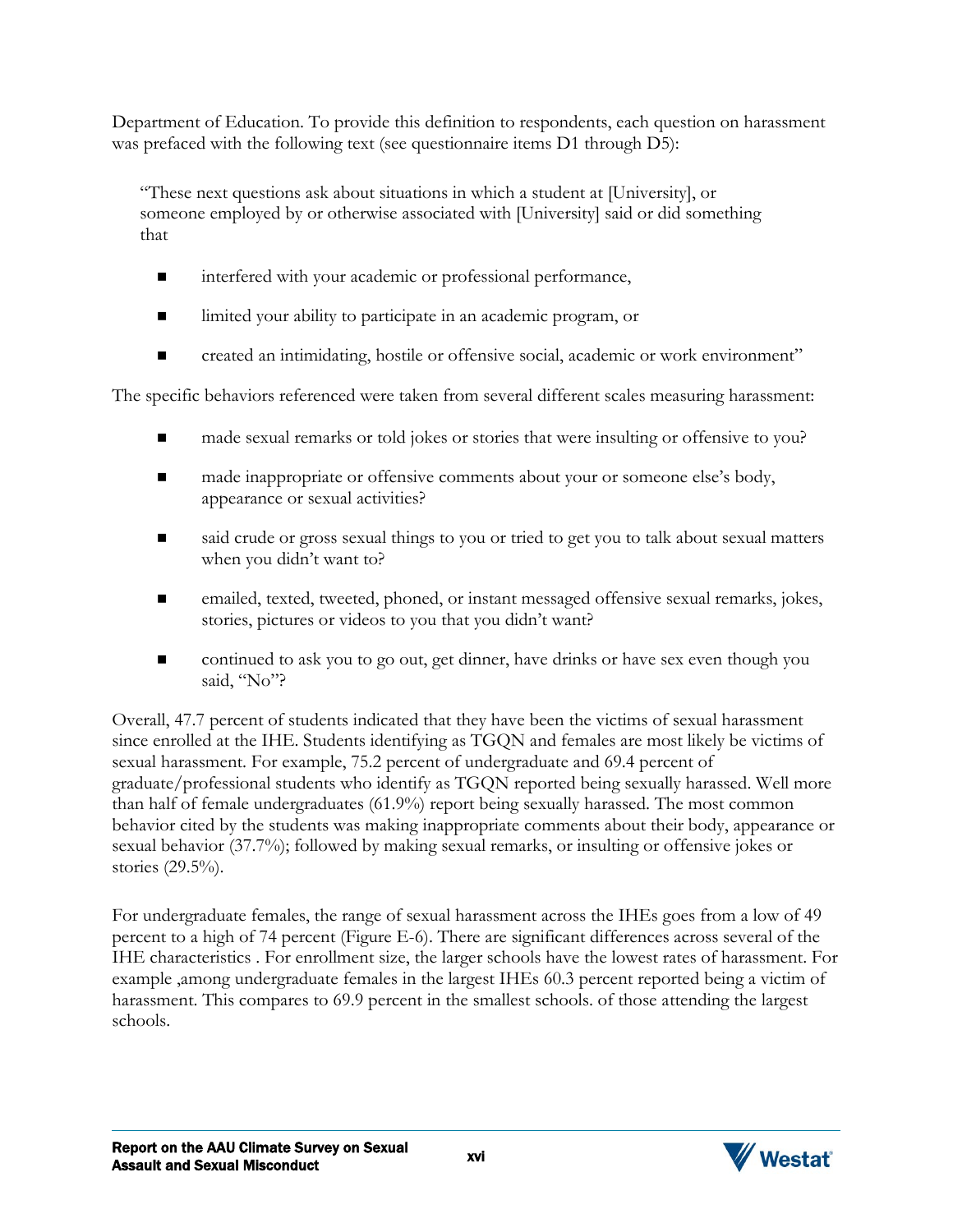#### Figure E-6. Distribution of the percent of undergraduate females reporting sexual harassment since entering the school for the 27 IHEs



The offender's affiliation to the IHE was most often described as a student (91.6%). This was more common among undergraduate students (94.6% of female undergraduates, 93.8% of male undergraduates, 94.4% for TGQN,) than among graduate/professional students (82.0% female graduate/professional students, 85.7% male graduate/professional students, 82.7% of TGQN). Graduate/professional students more often identified the offender as a faculty member (e.g., 22.4% of female graduate/professional students vs. 5.9% of female undergraduates).

The most common relationship of the offender to the victim is a friend or acquaintance (69.9%), followed by a stranger (43.1%). Graduate/professional students more frequently identified the relationship of the offender to the victim as teacher or advisor (e.g., 15.8% of female graduate/professional students vs. 4.9% of female undergraduates) or a co-worker, boss or supervisor (17.7% of female graduate/professional students vs. 6.0% of female undergraduates).

**Intimate Partner Violence (IPV).** The measure of IPV was intended to capture violence associated with relationships that would not be captured in the questions on nonconsensual sexual contact. These questions were administered to anyone who said they had been in any "partnered relationship" since enrolling in college. This was approximately 75 percent of the student population. A partner relationship included:

- casual relationship or hook-up
- steady or serious relationship
- marriage, civil union, domestic partnership or cohabitation



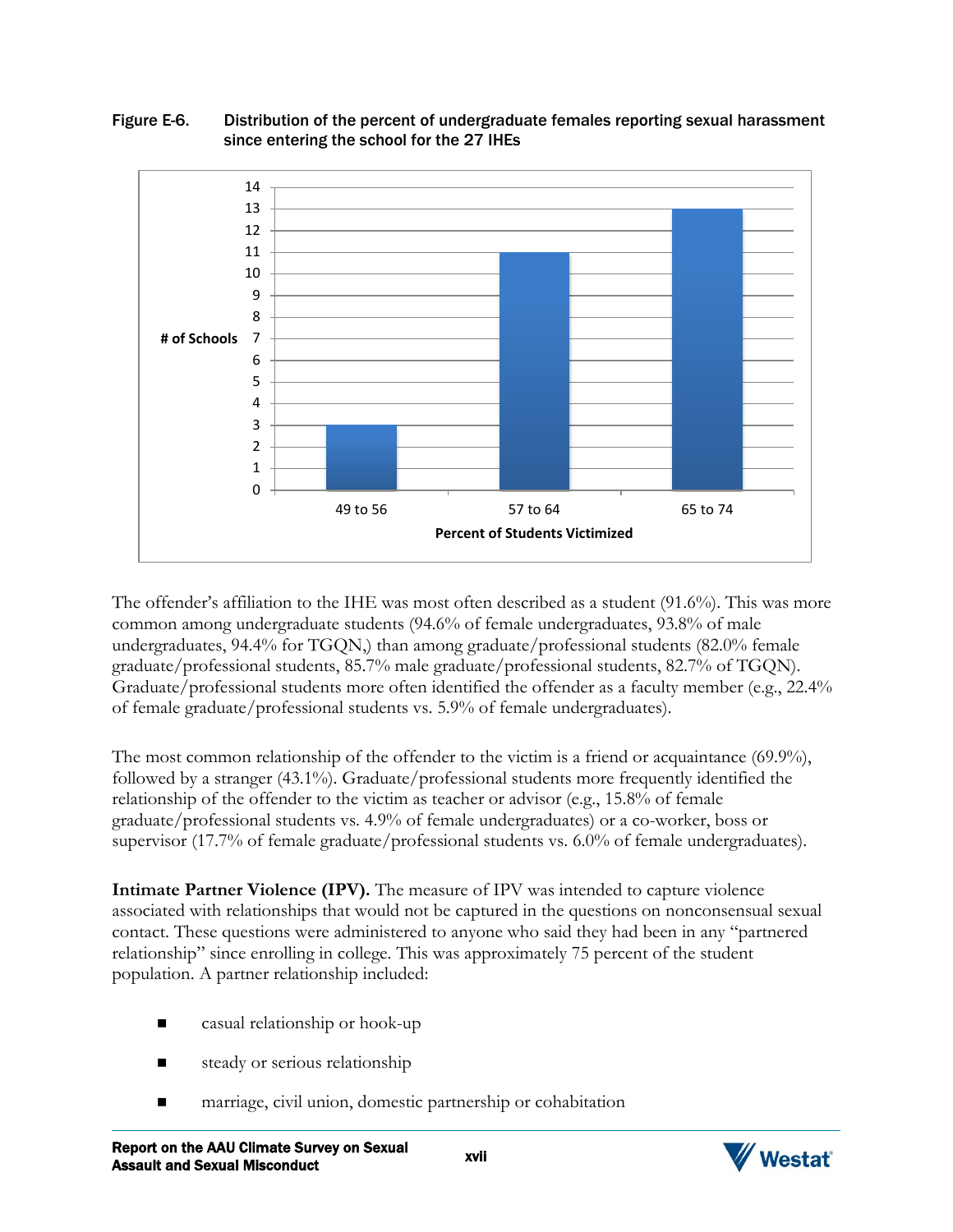To be classified as a victim, respondents had to say that a partner had done one of the following (see questions F1 through F3 on the survey):

- controlled or tried to control you? Examples could be when someone:
	- kept you from going to classes or pursuing your educational goals
	- did not allow you to see or talk with friends or family
	- made decisions for you such as, where you go or what you wear or eat
	- threatened to "out" you to others
- threatened to physically harm you, someone you love, or themselves
- used any kind of physical force against you? Examples could be when someone
	- bent your fingers or bit you
	- choked, slapped, punched or kicked you
	- hit you with something other than a fist
	- attacked you with a weapon, or otherwise physically hurt or injured you

Since enrolled in the college, 9.8 percent of the student population who had been in a partnered relationship reported experiencing IPV. This was reported most often by those identifying as TGQN (22.8% undergraduates; 17.8% graduate/professional), followed by female undergraduates  $(12.8\%)$ .

The range of IPV across the campuses goes from a low of 9 percent to a high of 16 percent (Figure E-7). There are some statistically significant, but relatively small, differences in the rate of IPV for characteristics such as the size of the school and public vs. private.

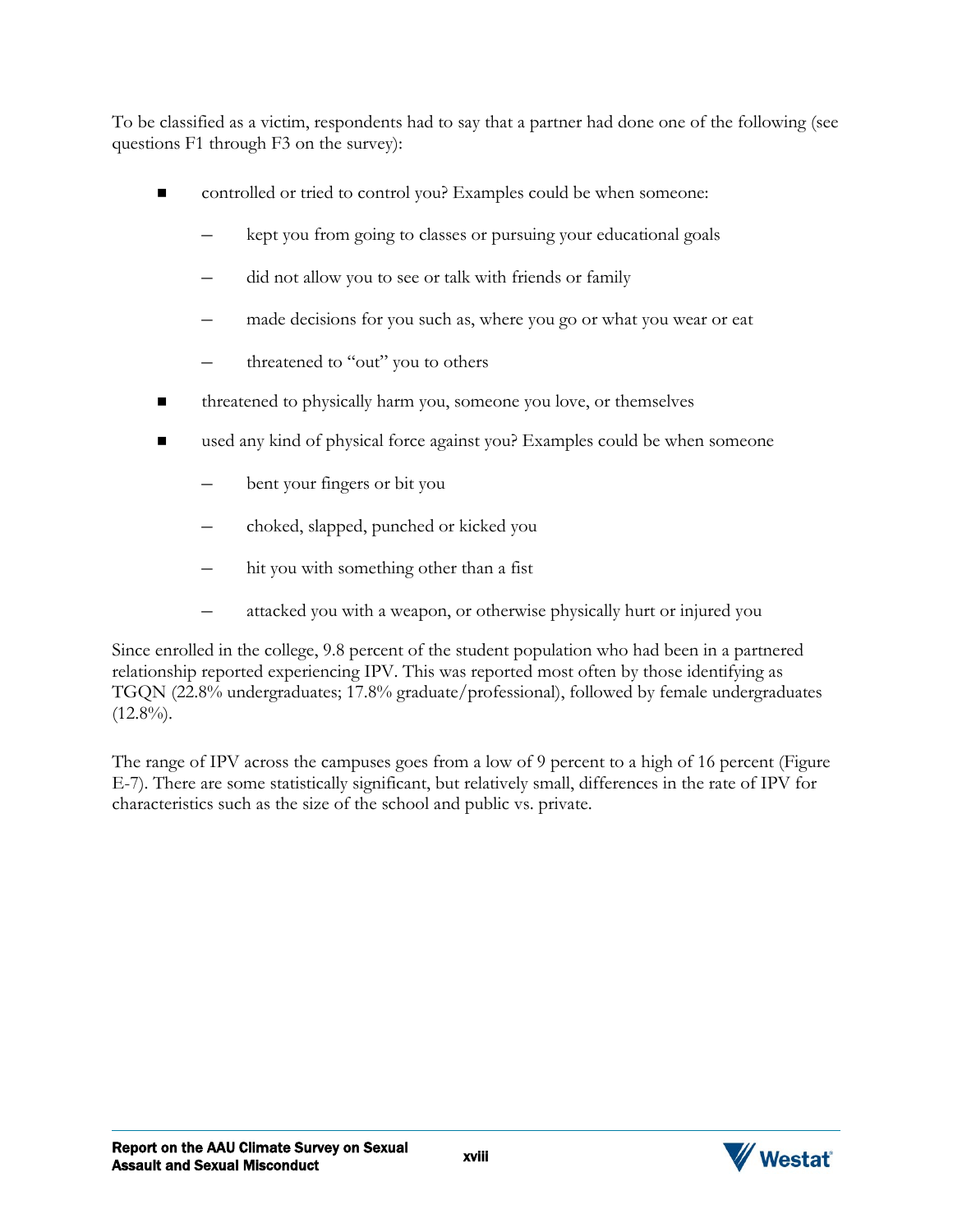Figure E-7. Distribution of the percent of undergraduate females reporting intimate partner violence since entering the school for the 27 IHEs



**Stalking.** To measure stalking, students were asked whether someone (see survey items E1 through E4):

- made unwanted phone calls, sent emails, voice, text or instant messages, or posted messages, pictures or videos on social networking sites in a way that made you afraid for your personal safety
- showed up somewhere or waited for you when you did not want that person to be there in a way that made you afraid for your personal safety
- spied on, watched or followed you either in person or using devices or software in a way that made you afraid for your personal safety

To be considered stalking, the respondent had to say that these behaviors, either singly or in combination, occurred more than once and were done by the same person.

Overall, 4.2 percent of students reported that they had been the victims of stalking since first enrolling at the college or university. As with almost all the different measures of assault and misconduct, those identifying as TGQN reported the highest rates (12.1% undergraduates; 8.4% graduate/professional). Female undergraduates reported being victims of stalking at the next highest rate (6.7%).

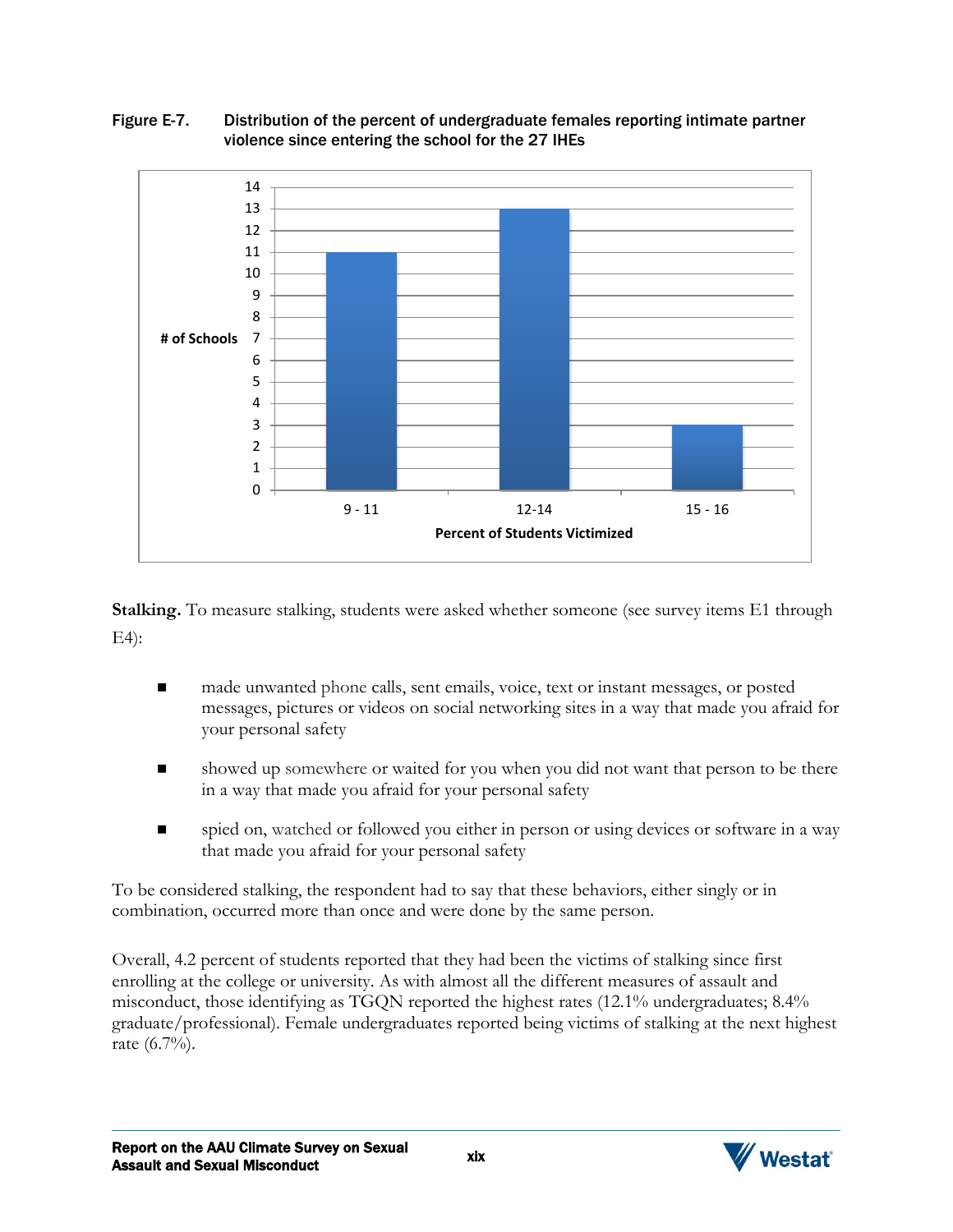Most often, the offender's affiliation to the university was described as a student (63.9%), particularly among undergraduate students. A fairly large percentage (28.9%) did not know the person's association with the university.

In describing the relationship of the offender to the victim, students most often indicated that it was a friend or acquaintance (40.4%), followed by a stranger (28.7%), and someone they had dated or were intimate with (24.3%). Undergraduates were particularly likely to indicate that the offender was a friend or acquaintance.

The range across the 27 universities for stalking goes from 5 to 8 percent. University characteristics such as size or public/private are not strongly related to the percentage of students that report stalking.

# Who Are the Victims?

In addition to collecting data on gender and enrollment status, students were asked about a number of other personal characteristics that might be related to rates of sexual assault and sexual misconduct. Generally speaking, the same groups had the highest rates of victimization across all types of sexual assault and misconduct. Non-heterosexual students report having been victimized more often than heterosexual students. For example, 60.4 percent of gays and lesbians report being sexually harassed compared to 45.9 percent of heterosexuals. Those who said they had a disability had higher rates of victimization. For example, 31.6% of female undergraduates with a disability reported nonconsensual sexual contact involving physical force or incapacitation. This compares 18.4 percent of the undergraduate females without a disability. With respect to race, for most forms of victimization, Asians are less likely to report being a victim. For example, 37.9 percent of Asians reported being sexually harassed when compared to 51.3 percent for whites. There are not consistent differences among the other race groups. For graduate and professional students, married students are less likely to report all types of victimization. For example, 2.1 percent of married graduate/professional females reported AAC since entering the IHE compared to 6.3 percent who have never been married.

# To Whom Do Students Talk About the Incident?

One important policy concern is whether victims of sexual assault and misconduct report it to either the appropriate university agency or another organization, such as law enforcement. To understand how often this happens, those students reporting a victimization were presented with a list of agencies that were tailored to specific campus resources. This list ranged from agencies concerned with prosecuting offenders (e.g., the Title IX office; campus or local police) to those concerned with assisting the victim with the consequences of the incident (e.g., health care providers; victim services). Students were asked if they reported the victimization to any of these places (hereafter referred to as "agencies"). These questions were asked for those students reporting sexual contact involving physical force and incapacitation for each behavior (penetration, sexual touching). It was also asked of those reporting sexual harassment, IPV, and stalking.

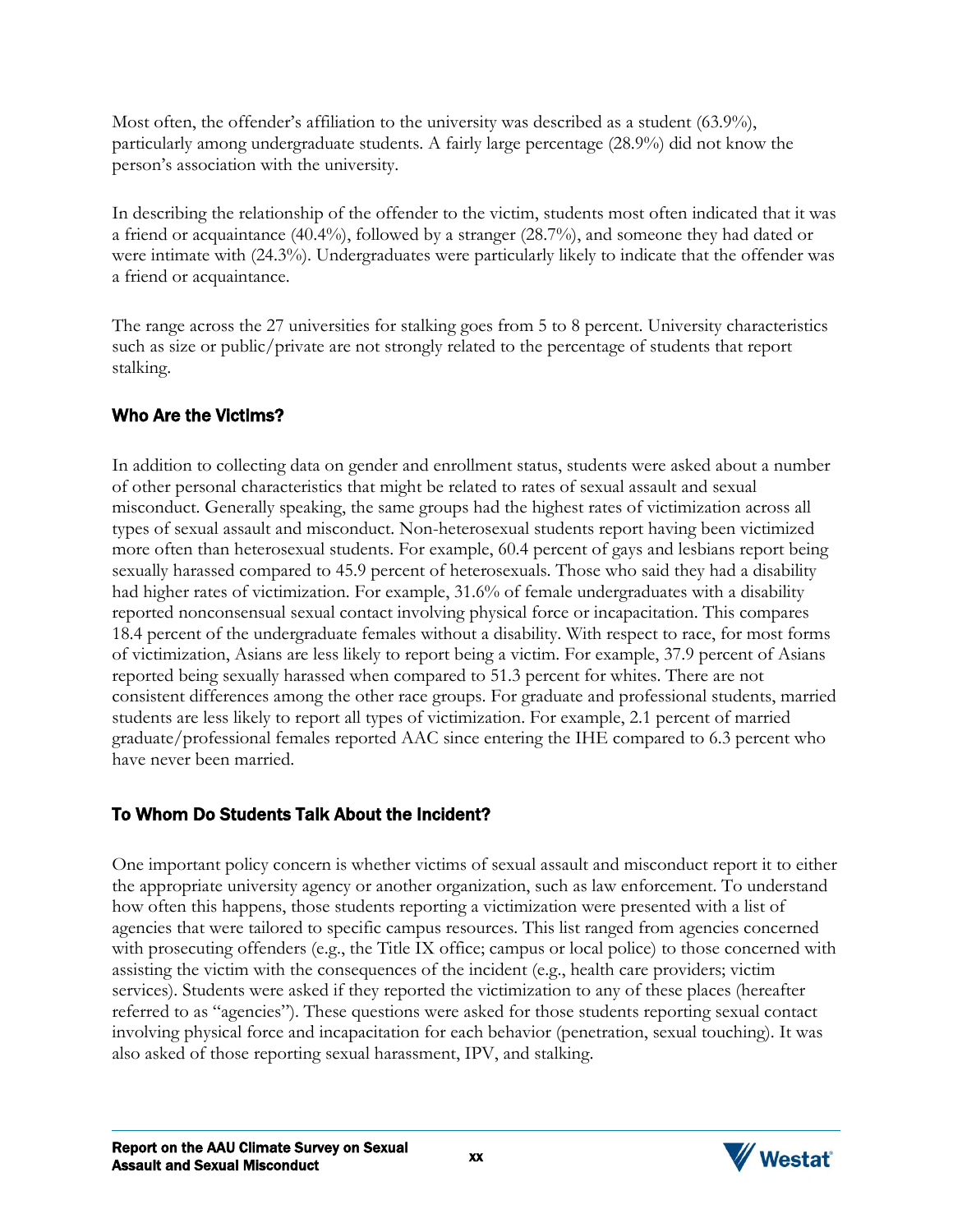Overall, the rates of reporting were quite low. The highest was for stalking (28.0%) and physically forced penetration (25.5%). The rates are lowest for sexual touching involving both physical force  $(7%)$  and incapacitation  $(5. %)$ .

As with the rates of victimization, there was a wide range of reporting across the different IHEs. For example, the proportion that reported penetration by physical force to an agency across the 27 IHEs varied from a low of 17 percent to a high of 46 percent (Figure E-8).

When asked why the incident was not reported, the dominant reason was it was not considered serious enough. Even for penetration involving physical force, over half (58.6%) of students gave this reason. This reason is highest for harassment (78.6%) and sexual touching due to physical force or incapacitation (75.6%, 74.1%, respectively).

Fully one-third (35.9%) of victims of forced penetration did not report the event because they were "…embarrassed, ashamed or that it would be too emotionally difficult." Almost as many said they "...did not think anything would be done about it".

#### Figure E-8. Distribution of the percent of students reporting a nonconsensual penetration by physical force to an agency since entering the college for the 27 IHEs



Most students (between 50% and 85%) reported telling someone else about the incident, although the percentages differ by the type of incident.

Those who reported to an agency during the current school year were asked to evaluate their experience. For those victims who reported at least one incident to an agency, 29.6 percent said it was somewhat useful, 37.7 percent said it was very useful and 33.1 percent said it was extremely

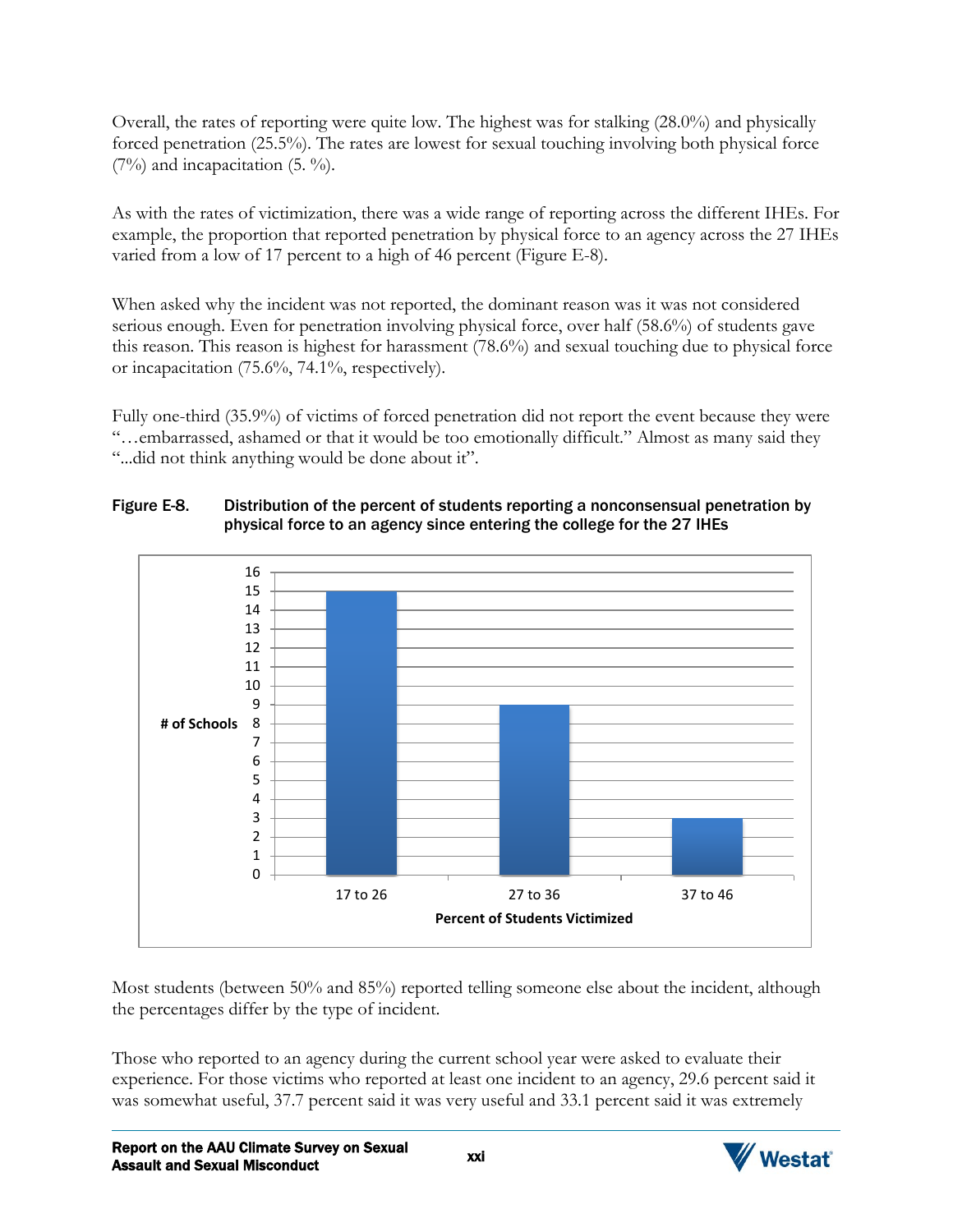useful. In contrast, 14.8 percent and 19 percent said it was not at all or a little useful. Students were asked if at any time they felt pressure from the program on whether or not to proceed with further reporting or adjudication. The vast majority of students said they were not pressured.

The students were asked to rate the program on a scale that went from "excellent" to "poor". When asked to rate the program on showing respect to the student, 61.5 percent said excellent and 28.0% said very good. A smaller percentage said either fair (10.4%) or poor (6.4%). When asked to rate how well the agency helped to understand the victim's options, 46.2% said excellent and 32.6% said very good. Among those not as satisfied, 15.7% said fair and 11.9% said poor.

# Campus Climate Around Sexual Assault and Sexual Misconduct

The survey included a wide variety of measures of the climate with respect to sexual assault and sexual misconduct. This section of the report describes the results for four of these measures.

**Response to a report of sexual assault or sexual misconduct.** Students were asked a series of questions about what would happen if an instance of sexual assault or sexual misconduct was reported. Overall, about half of the students generally said it was very or extremely likely that a positive result would happen as a result of reporting:

- 55.2 percent believe that it is very or extremely likely that the victim would be supported by other students in making a report.
- 63.3 percent believe it very or extremely likely that the report would be taken seriously by campus officials.
- 56.5 percent said it is very or extremely likely that the individual's safety would be protected.
- 49.2 percent believe it is very or extremely likely that a fair investigation would occur.
- 44.3 percent of students thought it was very or extremely likely that campus officials would take action against the offender.
- 38.9 percent believe it is very or extremely likely that campus officials would take action to address factors that may have led to the sexual assault or sexual misconduct on campus.

For each of these items, those groups that have the highest rates of victimization (i.e., TGQN and females) are the least likely to provide a positive response.

There is wide variation across the IHEs participating in the survey on student perceptions about what is likely to happen when a victim reports an instance of sexual assault or sexual misconduct. For example, the percentage of students who think it is very or extremely likely the university will take a report of sexual assault or misconduct seriously varies from a low of 46 percent to a high of 77 percent (Figure E-9).

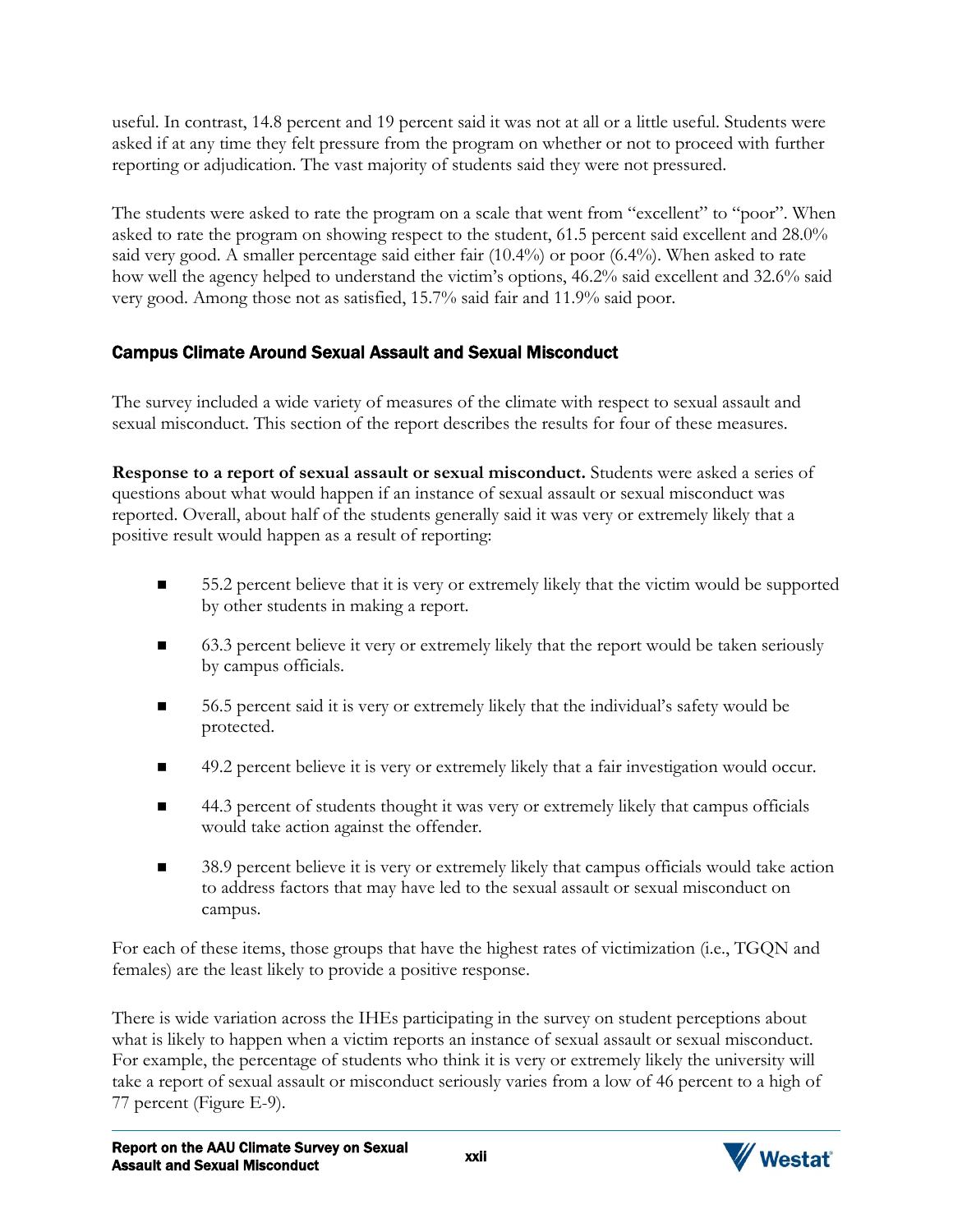#### Figure E-9. Distribution of the percent of students who perceive it is very or extremely likely the university will take a report of sexual assault or misconduct seriously for the 27 IHEs



The range is larger for opinions on whether an official at the school would conduct a fair investigation (Figure E-10).

**Bystander intervention.** Students were asked whether they have been a bystander to the occurrence of sexual assault or misconduct, and if so, the extent to which they intervened and the reason for their intervention decision.

Overall, 17.8 percent of respondents have suspected that a friend may have been sexually assaulted. Among those who reported they suspected a friend had been sexually assaulted, 66.4 percent took some type of action, with most speaking to the friend or someone else to seek help (57.1%).

Overall, 44.4 percent of respondents reported they have witnessed a drunk person heading for a sexual encounter. Among those who reported being a witness, 77.0 percent indicated that they did nothing, with 23.5 percent saying they weren't sure what to do and 53.5 percent saying they did nothing for another reason.

Overall, 19.6 percent of respondents indicated that they had witnessed someone acting in a sexually violent or harassing manner. Among those who witnessed this, 54.5 percent indicated that they did nothing, with 24.5 percent saying they weren't sure what to do and 30.0 percent saying they did nothing for another reason.

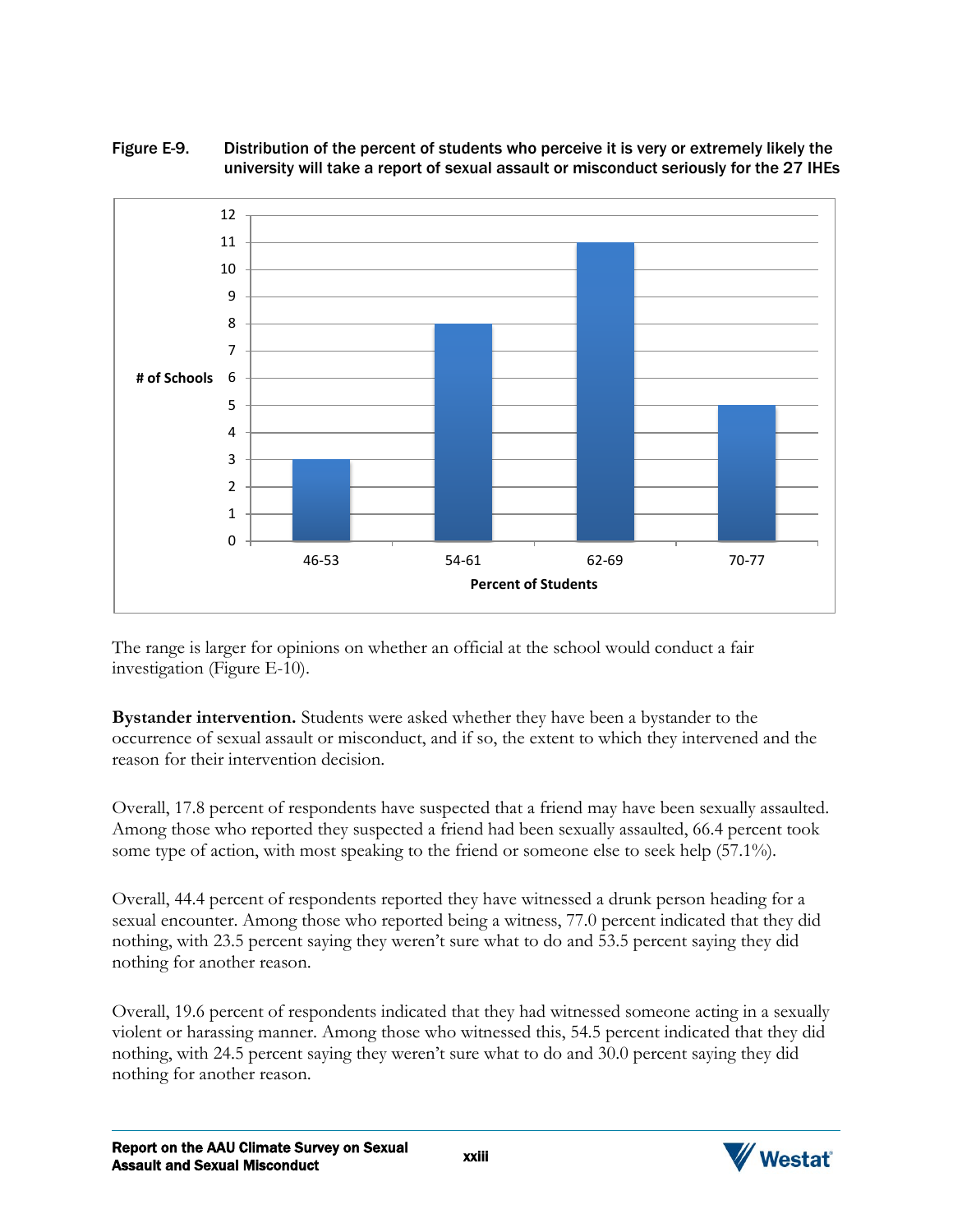Figure E-10. Distribution of the percent of students who perceive it is very or extremely likely the university will conduct a fair investigation for the 27 IHEs in the AAU survey since entering college



**Opinions about prevalence and personal risk.** When asked how problematic sexual assault or sexual misconduct is at the IHE, 20.2 percent reported it is very or extremely problematic. In contrast, a relatively small percentage of students thought it was either very or extremely likely that they would experience sexual assault on campus or at a university affiliated event off campus (5.0% on campus; 5.3% campus affiliated event off campus).

There is quite a bit of variation in how problematic students view sexual assault and misconduct to be across the participating universities (Figure E-11). This ranges from a low of 2 percent to a high of 39 percent. Many (14) of the schools are at 20 percent or below.

**Knowledge about university sexual assault policies and procedures.** Students were asked a series of questions related to their knowledge of policies related to sexual assault and sexual misconduct:

- 24 percent of students reported they are very or extremely knowledgeable about how the university defines sexual assault and sexual misconduct
- 29.5 percent said they were very or extremely knowledgeable about where to get help if they or a friend are victims of sexual assault or misconduct.
- 25.8 percent said they were very or extremely knowledgeable about where to make a report if a student or friend experienced a sexual assault or sexual misconduct.